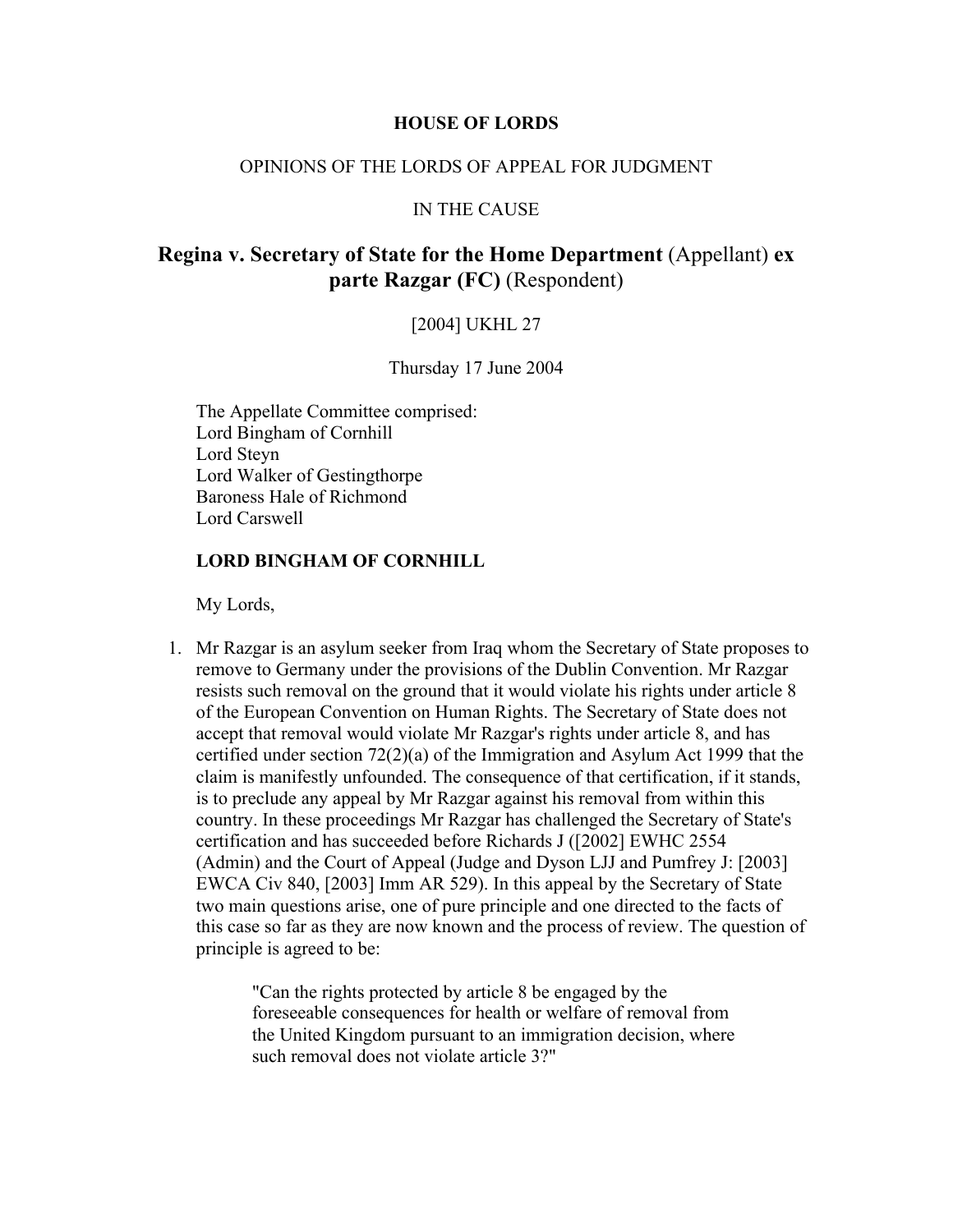The second issue is whether the judge was right to quash the Secretary of State's certification of Mr Razgar's claim as manifestly unfounded.

## *The principle*

- 2. This appeal was heard immediately following the appeals in *R (Ullah) v Special Adjudicator* and *Do v Immigration Appeal Tribunal*. The opinions of the House in those appeals are directly germane to the issue of principle in the present case (see [2004] UKHL 26 and should be read, to the extent that they are relevant, as incorporated in this opinion. In this appeal it is, however, necessary to give more detailed consideration to article 8 of the Convention.
- 3. In the course of argument both sides made generous reference to authority, but each side relied on one authority in particular as encapsulating the pith of its argument. For the Secretary of State, the Attorney General placed strong reliance on a recent admissibility decision of the Strasbourg court in *Henao v The Netherlands* (Application No 13669/03, 24 June 2003, unreported). The applicant was a Colombian national who was arrested, tried and imprisoned for carrying drugs into the Netherlands. While serving his sentence he was found to be HIVpositive and received appropriate treatment. He resisted deportation to Colombia at the end of his sentence on the ground that he would face difficulties in obtaining treatment for his condition in Colombia, placing reliance on article 3 of the Convention. In holding that the application was manifestly ill-founded, the Court said:

"The Court reiterates at the outset that Contracting States have the right, as a matter of well-established international law and subject to their treaty obligations including the Convention, to control the entry, residence and expulsion of aliens. However, in exercising their right to expel such aliens, Contracting States must have regard to Article 3 of the Convention which enshrines one of the fundamental values of democratic societies.

It is precisely for this reason that the Court has repeatedly stressed in its line of authorities involving extradition, expulsion or deportation of individuals to third countries that Article 3 prohibits in absolute terms torture or inhuman or degrading treatment or punishment and that its guarantees apply irrespective of the reprehensible nature of the conduct of the person in question.

While it is true that Article 3 has been more commonly applied by the Court in contexts where the risk to the individual of being subjected to ill-treatment emanates from intentionally inflicted acts by public authorities or non-State bodies in the receiving country, the Court has, in the light of the fundamental importance of Article 3, reserved to itself sufficient flexibility to address the application of that Article in other contexts which might arise. It is not,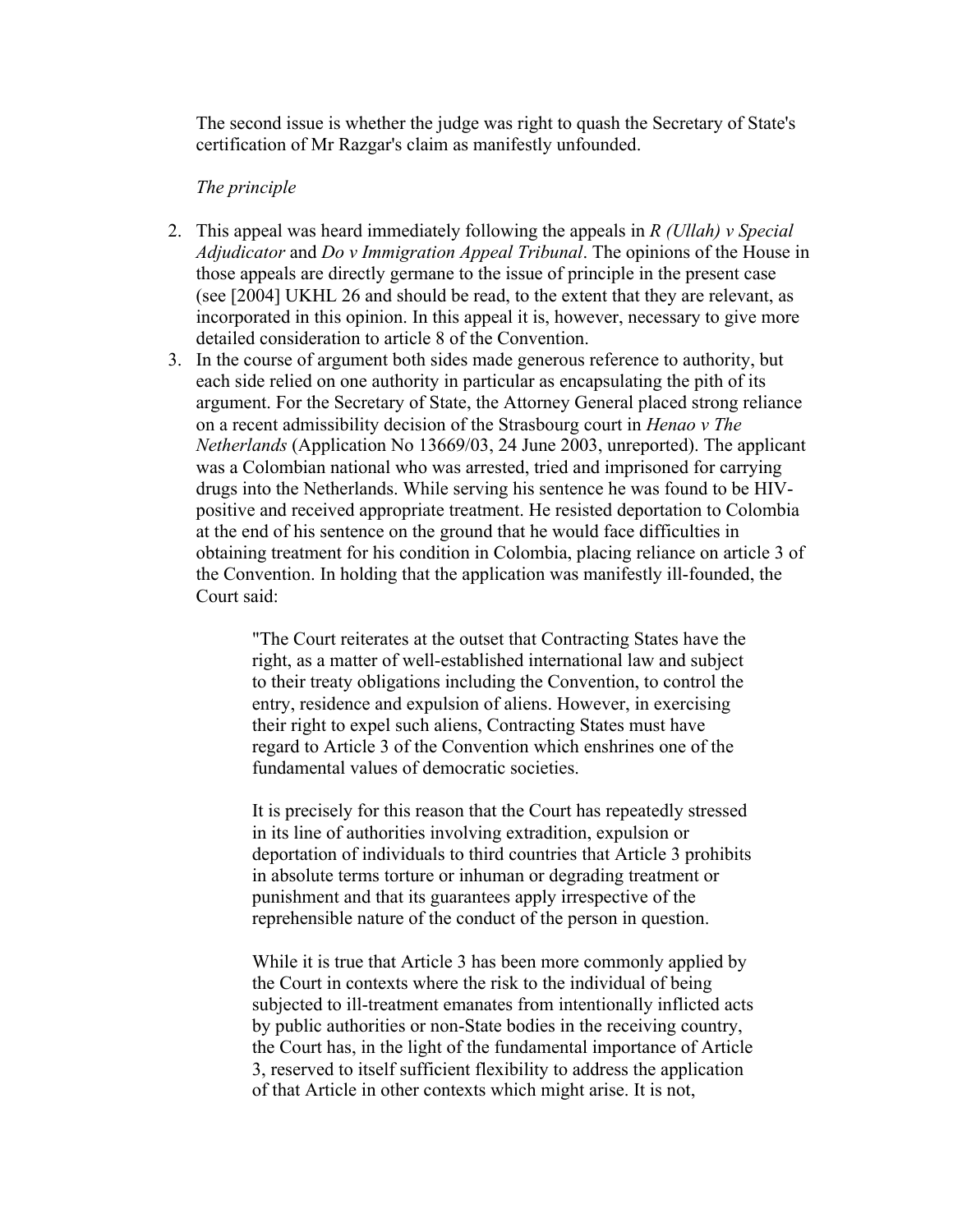therefore, prevented from scrutinising an applicant's claim under Article 3 where the risk that he runs of inhuman or degrading treatment in the receiving country is due to factors which cannot engage either directly or indirectly the responsibility of the public authorities of that country, or which, taken alone, do not in themselves infringe the standards of that Article. To limit the application of Article 3 in this manner would be to undermine the absolute character of its protection. In any such contexts, however, the Court must subject all the circumstances of the case to rigorous scrutiny, especially the applicant's personal situation in the expelling State (see *Bensaid v the United Kingdom*, no. 44599/98, §§ 32 and 34, ECHR 2001-I).

According to established case-law aliens who are subject to expulsion cannot in principle claim any entitlement to remain in the territory of a Contracting State in order to continue to benefit from medical, social or other forms of assistance provided by the expelling State. However, in exceptional circumstances an implementation of a decision to remove an alien may, owing to compelling humanitarian considerations, result in a violation of Article 3 (see *D v the United Kingdom*, judgment of 2 May 1997, *Reports of Judgments and Decisions* 1997-III, p. 794, § 54). In that case the Court found that the applicant's deportation to St. Kitts would violate Article 3, taking into account his medical condition. The Court noted that the applicant was in the advanced stages of AIDS. An abrupt withdrawal of the care facilities provided in the respondent State together with the predictable lack of adequate facilities as well as of any form of moral or social support in the receiving country would hasten the applicant's death and subject him to acute mental and physical suffering. In view of those very exceptional circumstances, bearing in mind the critical stage which the applicant's fatal illness had reached and given the compelling humanitarian considerations at stake, the implementation of the decision to remove him to St. Kitts would amount to inhuman treatment by the respondent State in violation of Article 3 (see *D v the United Kingdom*, cited above, pp. 793- 794, §§ 51-54).

The Court has therefore examined whether there is a real risk that the applicant's expulsion to Colombia would be contrary to the standards of Article 3 in view of his present medical condition. In so doing, the Court has assessed the risk in the light of the material before it at the time of its consideration of the case, including the most recent information on the applicant's state of health (see *S.C.C. v Sweden* (dec.), no. 46553/99, 15 February 2000, unreported).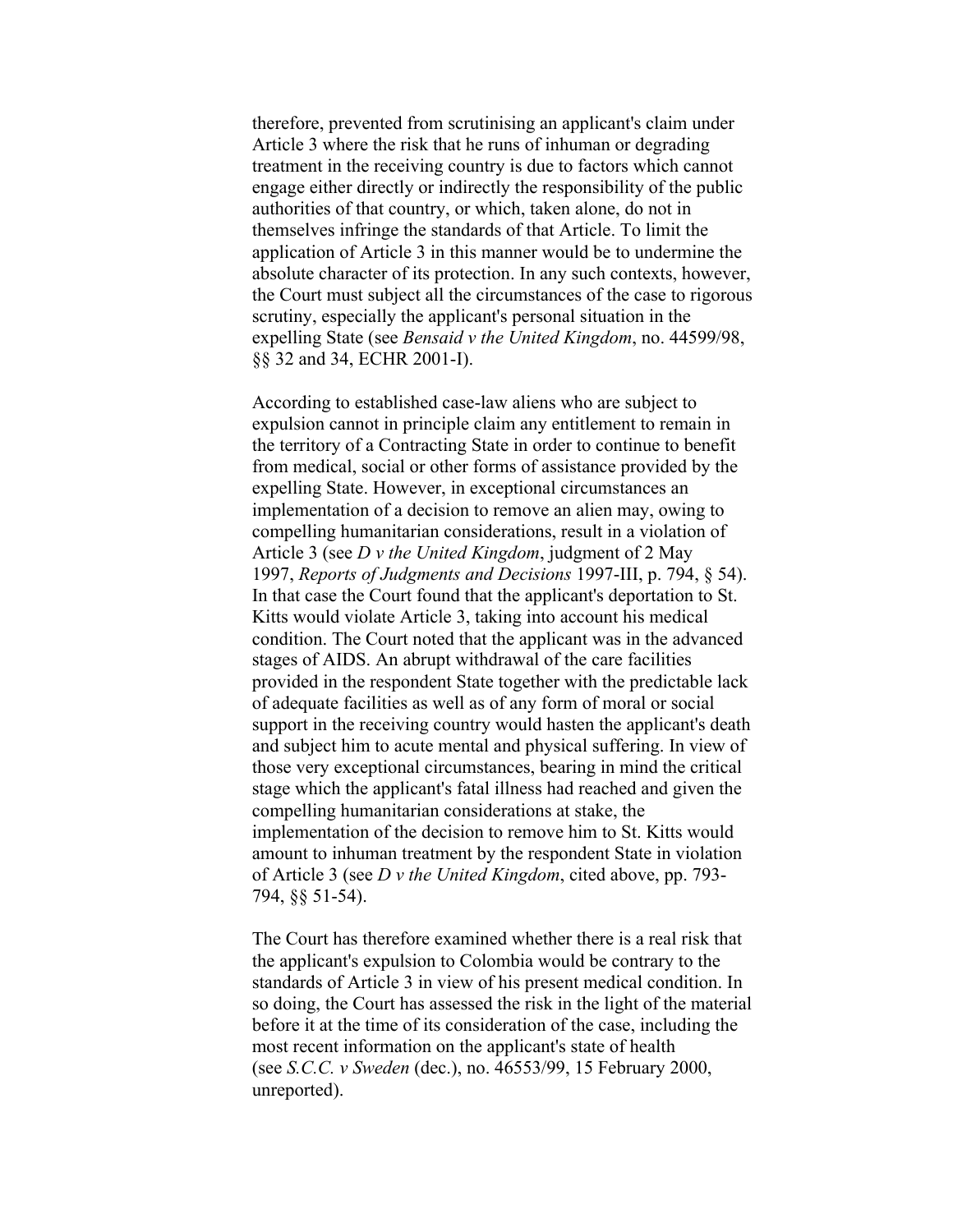The Court notes that the applicant stated on 16 August 2002 that he felt well and had worked, although he did suffer from certain sideeffects of his medication. The Court further notes that, according to the most recent medical information available, the applicant's current condition is reasonable but may relapse if treatment is discontinued. The Court finally notes that the required treatment is in principle available in Colombia, where the applicant's father and six siblings reside.

In these circumstances the Court considers that, unlike the situation in the above-cited case of *D. v the United Kingdom* or in the case of *B.B. v France* (no. 39030/96, Commission's report of 9 March 1998, subsequently struck out by the Court by judgment of 7 September 1998,*Reports* 1998-VI, p. 2595), it does not appear that the applicant's illness has attained an advanced or terminal stage, or that he has no prospect of medical care or family support in his country of origin. The fact that the applicant's circumstances in Colombia would be less favourable than those he enjoys in the Netherlands cannot be regarded as decisive from the point of view of Article 3 of the Convention."

4. As is clear from this judgment, the applicant in *Henao* placed reliance on article 3 alone. Read in isolation, the judgment might suggest that only article 3 can be relied on to resist a removal decision made by the immigration authorities. But the House has held in *Ullah* and *Do* that that is not so, and it seems clear that the Court confined its attention to article 3 because that was the sole ground of the application. The case does however illustrate the stringency of the test applied by the Court when reliance is placed on article 3 to resist a removal decision. It also shows, importantly for the Secretary of State, that removal cannot be resisted merely on the ground that medical treatment or facilities are better or more accessible in the removing country than in that to which the applicant is to be removed. This was made plain in *D v United Kingdom* (1997) 24 EHRR 423, paragraph 54. Although the decision in *Henao* is directed to article 3, I have no doubt that the Court would adopt the same approach to an application based on article 8. It would indeed frustrate the proper and necessary object of immigration control in the more advanced member states of the Council of Europe if illegal entrants requiring medical treatment could not, save in exceptional cases, be removed to the less developed countries of the world where comparable medical facilities were not available. I do not understand the Court of Appeal to have proposed a test based on relative standards of treatment, when it said in paragraph 22 of its judgment, with reference to article 8:

> "22. We prefer a somewhat different test. We suggest that, in order to determine whether the article 8 claim is capable of being engaged in the light of the territoriality principle, the claim should be considered in the following way. First, the claimant's case in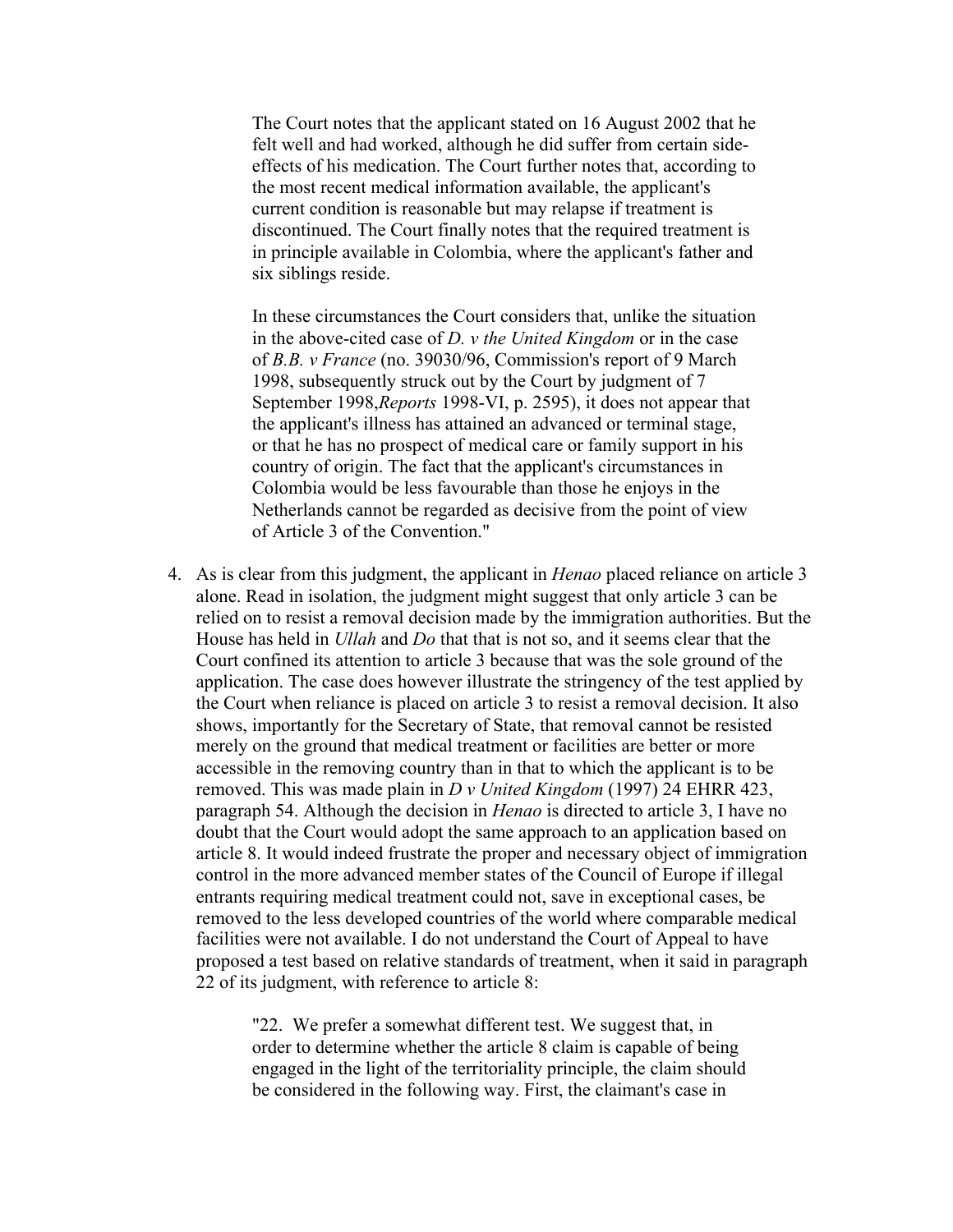relation to his private life in the deporting state should be examined. In a case where the essence of the claim is that expulsion will interfere with his private life by harming his mental health, this will include a consideration of what he says about his mental health in the deporting country, the treatment he receives and any relevant support that he says that he enjoys there. Secondly, it will be necessary to look at what he says is likely to happen to his mental health in the receiving country, what treatment he can expect to receive there, and what support he can expect to enjoy. The third step is to determine whether, on the claimant's case, serious harm to his mental health will be caused or materially contributed to by the difference between the treatment and support that he is enjoying in the deporting country and that which will be available to him in the receiving country. If so, then the territoriality principle is not infringed, and the claim is capable of being engaged. It seems to us that this approach is consistent with the fact that the ECtHR considered the merits of the article 8 claim in *Bensaid.* It is also consistent with what was said in paragraphs 46 and 64 of *Ullah*[2003] 1 WLR 770."

If there is any doubt on this point, it should be dispelled. The Convention is directed to the protection of fundamental human rights, not the conferment of individual advantages or benefits.

5. The bedrock of Mr Razgar's case was the decision of the Court in *Bensaid v United Kingdom* (2001) 33 EHRR 205. This authority featured largely in the decisions of the judge and the Court of Appeal and must be considered in a little detail. The applicant was an Algerian national who entered the United Kingdom in 1989 and was permitted to remain for a period which expired in 1992. In 1993 he married a United Kingdom citizen and was in due course granted indefinite leave to remain as a foreign spouse. In 1996 he left the United Kingdom for a month to visit Algeria, and following his return was refused leave to enter on the ground that his indefinite leave to remain had been obtained by deceptively entering into a marriage of convenience. It was proposed to remove him. Before this, he had been diagnosed as a schizophrenic suffering from psychotic illness of such severity that compulsory detention in a psychiatric hospital was considered. In the event, he responded to treatment and his illness was successfully managed out of hospital save for one brief period. The applicant relied on articles 3 and 8 of the Convention to resist removal. He contended that the nearest hospital at which his psychiatric illness could be treated in Algeria was some 75-80 km from his home village, and adduced evidence that there was a high risk of his suffering a relapse of psychotic symptoms on returning. He had lost all insight into the fact that he was ill and believed the persecutory delusions and abuse which he experienced, including voices telling him to harm other people. He had previously felt so hopeless and depressed as to contemplate suicide. In the opinion of a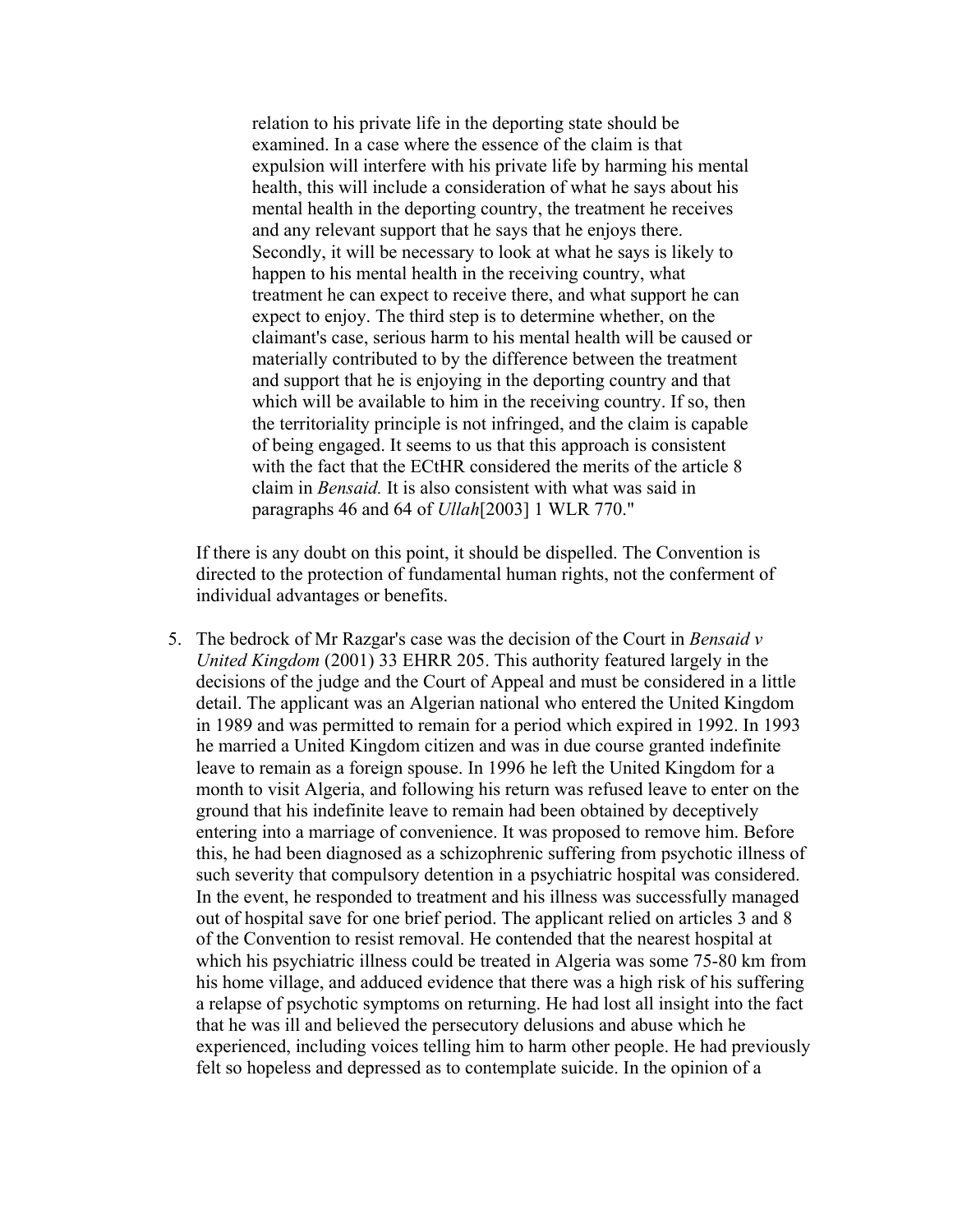psychiatrist, there was a substantial likelihood that forcible repatriation would result in significant and lasting adverse effect.

6. In its judgment the Court first considered the applicant's claim under article 3 and concluded that implementation of the decision to remove him to Algeria would not violate article 3 of the Convention. As in *Henao*, the case was contrasted with the exceptional facts of *D v United Kingdom* (1997) 24 EHRR 423(see paragraph 40, page 218):

> "40. The Court accepts the seriousness of the applicant's medical condition. Having regard however to the high threshold set by Article 3, particularly where the case does not concern the direct responsibility of the Contracting State for the infliction of harm, the Court does not find that there is a sufficiently real risk that the applicant's removal in these circumstances would be contrary to the standards of Article 3. It does not disclose the exceptional circumstances of the D case …. where the applicant was in the final stage of a terminal illness, AIDS, and had no prospect of medical care or family support on expulsion to St. Kitts."

7. The Court then turned to consider the applicant's complaint based on article 8. For the applicant it was submitted (paragraph 44, page 219) that

> "withdrawal of that treatment [NHS treatment since 1996] would risk a deterioration in his serious mental illness, involving symptoms going beyond horrendous mental suffering - in particular there would be a real and immediate risk that he would act in obedience to hallucinations telling him to harm himself and others. This would plainly impact on his psychological integrity. In addition to the ties deriving from his eleven years in the United Kingdom, the treatment which he currently receives is all that supports his precarious grip on reality, which in turn enables some level of social functioning".

The Government (paragraph 45) did not accept that the removal of the applicant from the United Kingdom, where he was illegally, to his country of nationality, where medical treatment was available, would show any lack of respect for his right to private life. Even if there was an interference, such would be justified under article 8(2) on the basis that immigration policy was necessary for the economic well-being of the country and the prevention of disorder and crime.

8. The Court concluded that implementation of the decision to remove the applicant to Algeria would not violate article 8 of the Convention, for reasons set out in paragraphs 46-48 of its judgment:

> "46. Not every act or measure which adversely affects moral or physical integrity will interfere with the right to respect to private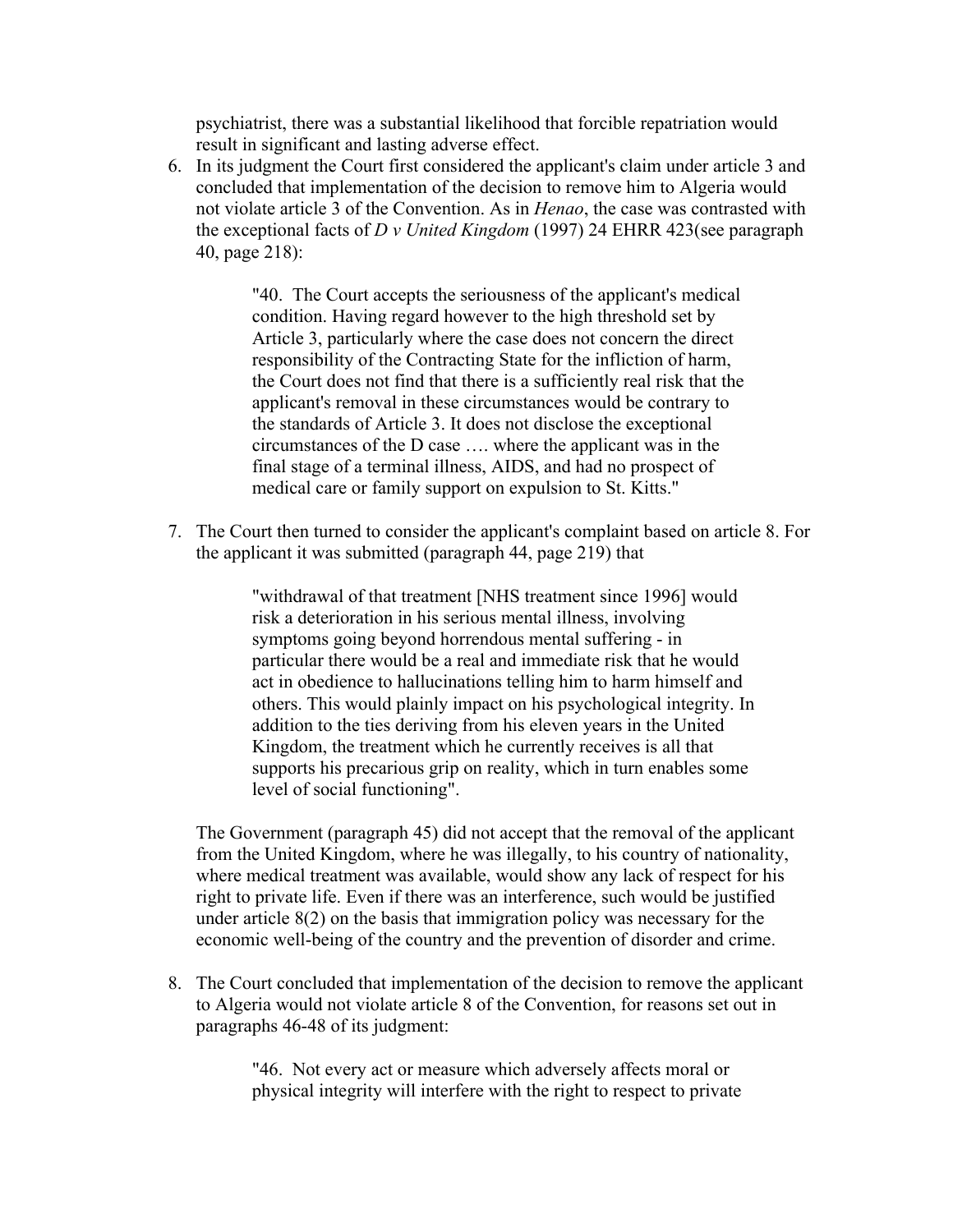life guaranteed by Article 8. However, the Court's case-law does not exclude that treatment which does not reach the severity of Article 3 treatment may nonetheless breach Article 8 in its private life aspect where there are sufficiently adverse effects on physical and moral integrity.

47. Private life is a broad term not susceptible to exhaustive definition. The Court has already held that elements such as gender identification, name and sexual orientation and sexual life are important elements of the personal sphere protected by Article 8. Mental health must also be regarded as a crucial part of private life associated with the aspect of moral integrity. Article 8 protects a right to identity and personal development, and the right to establish and develop relationships with other human beings and the outside world. The preservation of mental stability is in that context an indispensable precondition to effective enjoyment of the right to respect for private life.

48. Turning to the present case, the Court recalls that it has found above that the risk of damage to the applicant's health from return to his country was based on largely hypothetical factors and that it was not substantiated that he would suffer inhuman and degrading treatment. Nor in the circumstances has it been established that his moral integrity would be substantially affected to a degree falling within the scope of Article 8 of the Convention. Even assuming that the dislocation caused to the applicant by removal from the United Kingdom where he has lived for the last eleven years was to be considered by itself as affecting his private life, in the context of the relationships and support framework which he enjoyed there, the Court considers that such interference may be regarded as complying with the requirements of the second paragraph of Article 8, namely as a measure 'in accordance with the law', pursuing the aims of the protection of the economic well-being of the country and the prevention of disorder and crime, as well as being 'necessary in a democratic society' for those aims."

The Court then went on to consider the applicant's complaint under article 13 of the Convention that he had no effective remedy against the expulsion. In its judgment on this point the Court described the applicant's article 3 complaint as "arguable" (paragraph 54) and found (paragraph 58) that in judicial review the applicant had available to him an effective remedy in relation to his complaints under articles 3 and 8 of the Convention concerning the risk to his mental health of being expelled to Algeria.

9. This judgment establishes, in my opinion quite clearly, that reliance may in principle be placed on article 8 to resist an expulsion decision, even where the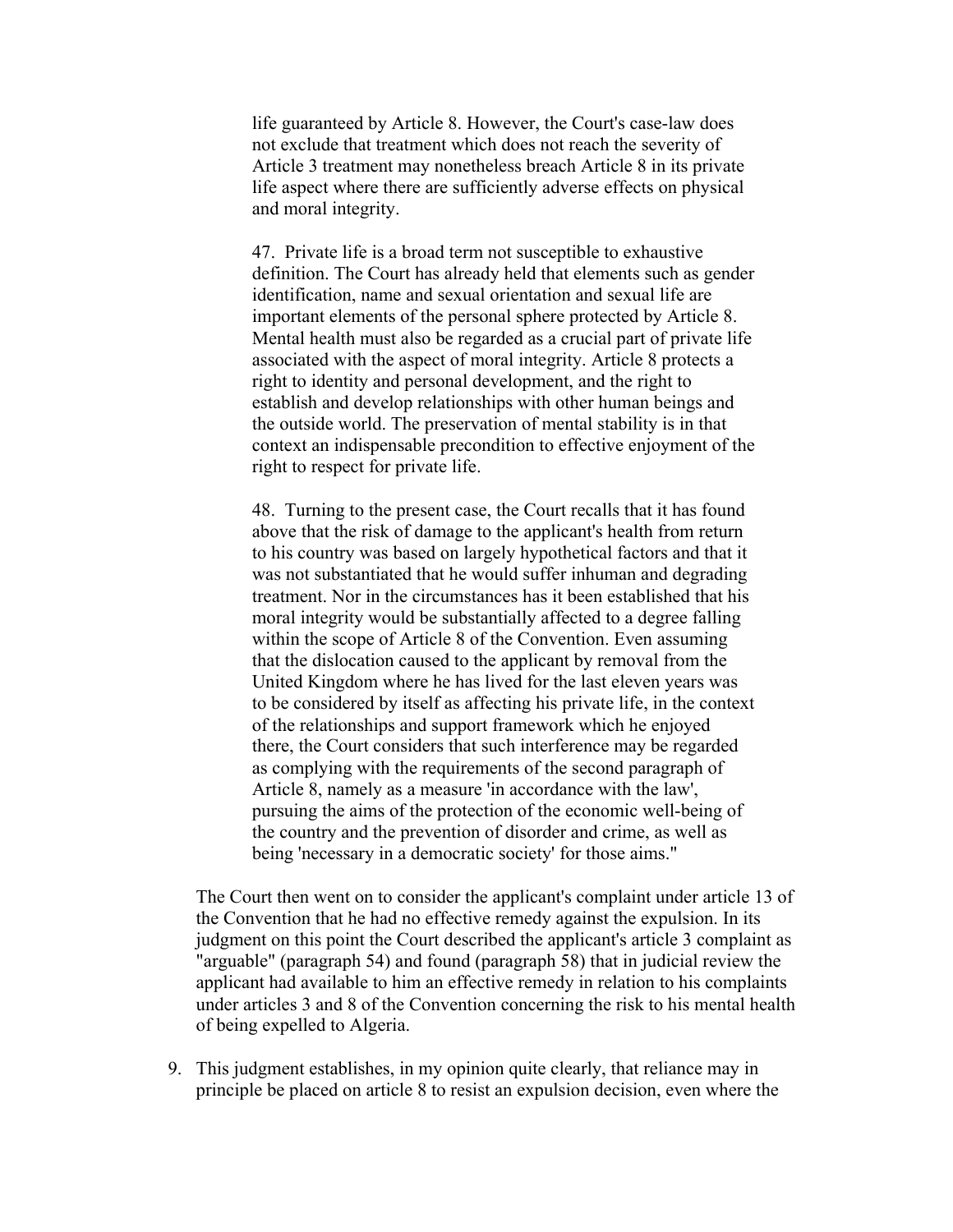main emphasis is not on the severance of family and social ties which the applicant has enjoyed in the expelling country but on the consequences for his mental health of removal to the receiving country. The threshold of successful reliance is high, but if the facts are strong enough article 8 may in principle be invoked. It is plain that "private life" is a broad term, and the Court has wisely eschewed any attempt to define it comprehensively. It is relevant for present purposes that the Court saw mental stability as an indispensable precondition to effective enjoyment of the right to respect for private life. In *Pretty v United Kingdom* (2002) 35 EHRR 1, paragraph 61, the Court held the expression to cover "the physical and psychological integrity of a person" and went on to observe that

"Article 8 also protects a right to personal development, and the right to establish and develop relationships with other human beings and the outside world."

Elusive though the concept is, I think one must understand "private life" in article 8 as extending to those features which are integral to a person's identity or ability to function socially as a person. Professor Feldman, writing in 1997 before the most recent decisions, helpfully observed ("The Developing Scope of Article 8 of the European Convention on Human Rights", [1997] EHRLR 265, 270):

"Moral integrity in this sense demands that we treat the person holistically as morally worthy of respect, organising the state and society in ways which respect people's moral worth by taking account of their need for security."

10. I would answer the question of principle in paragraph 1 above by holding that the rights protected by article 8 can be engaged by the foreseeable consequences for health of removal from the United Kingdom pursuant to an immigration decision, even where such removal does not violate article 3, if the facts relied on by the applicant are sufficiently strong. In so answering I make no reference to "welfare", a matter to which no argument was directed. It would seem plain that, as with medical treatment so with welfare, an applicant could never hope to resist an expulsion decision without showing something very much more extreme than relative disadvantage as compared with the expelling state.

 *The Secretary of State's certification*

## *A The facts*

11. Mr Razgar is aged 26 and is an Iraqi of Kurdish origin. He says that in about 1995 his father was hanged as a communist opponent of the Ba'athist regime then in power and he himself was arrested, imprisoned and tortured for two and a half years. These facts have not been tested, but his body is said to bear marks consistent with severe flogging. At the end of 1997 (he says) he bribed his way out of prison and travelled via Turkey to Germany. On arrival in Germany he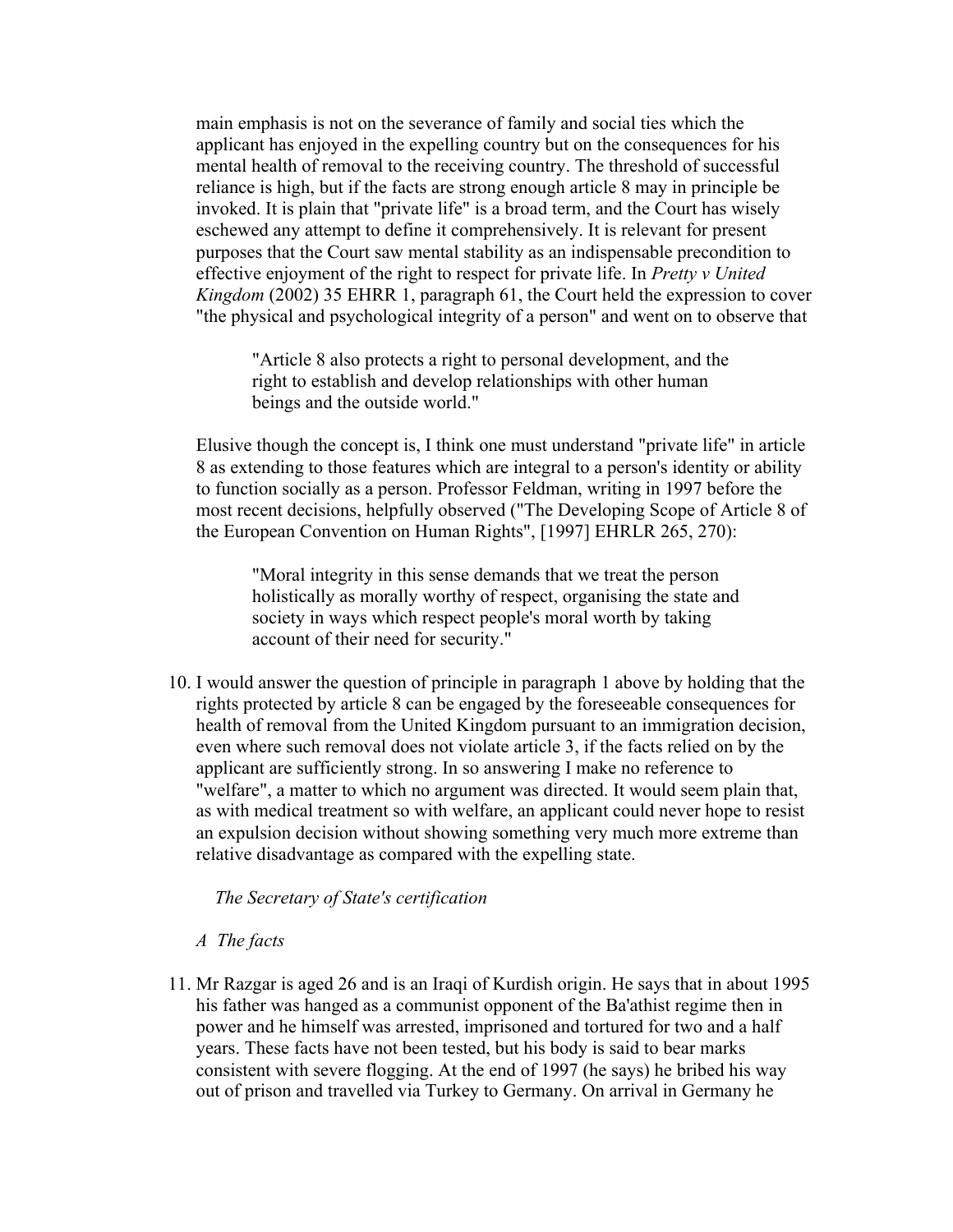claimed asylum but his claim was refused. He remained in Germany for over a year, during which he says that he was detained, subjected to racist abuse and told he would be returned to Iraq. He arrived in the United Kingdom on 22 February 1999 and at once claimed asylum. In April 1999 the German authorities accepted responsibility for examining his asylum claim under article 8 of the Dublin Convention and in May the Secretary of State decided to certify the claim on safe third country grounds. For reasons which need not be explored the relevant notice was not served until May 2000 and the removal directions given in May 1999 did not come to Mr Razgar's notice. In November 1999 he had started to undergo treatment from a consultant psychiatrist of high standing, Dr Sathananthan, whose report dated 16 May 2000 (based on an examination on 29 February 2000) was forwarded to the Secretary of State following service of the safe third country notice. The report described Mr Razgar as suffering from severe depression although not at that time thinking of self-harm. He had nightmares not only of Saddam Hussein's security men trying to torture him but also of the German police. The psychiatrist considered that:

"Incarceration and custody is likely to cause a relapse on the progress he has made so far. Given Mr [Razgar's] subjective fear of ill-treatment in Germany, I feel that he would not make any progress there in rehabilitating from Post Traumatic Stress Disorder, or indeed from his depression."

The Secretary of State at once rejected the representations made by Mr Razgar's solicitors and declined to defer his removal directions. In a letter dated 23 May 2000 Dr Samananthan reported to Mr Razgar's solicitors that he (now in custody) had telephoned "and appeared to be in great distress. He said that he did not want to return to Germany where he had experienced racist attacks, he said he would kill himself if he was sent back there . . . From what he said over the telephone his score would now be 29 [on the Beck's Depression Inventory whereas it had been 26] indicating a worsening of his depressive mood complicating Post Traumatic Stress Disorder . . . I feel incarceration has caused a setback from the progress Mr [Razgar] has made so far, and this is detrimental to his mental health. One cannot rule out the possibility that he might carry out his threat to commit suicide."

12. Mr Razgar applied for permission to seek judicial review of the Secretary of State's decision to remove, but permission was refused by the judge and an application for permission to appeal was in the end discontinued. In response to Mr Razgar's application a detailed letter dated 4 July 2000 was written on behalf of the Secretary of State, in the course of which it was said:

> "13. The Secretary of State accepts that both the prospect and the actual removal of your client to Germany may have a negative impact upon him. In view of your client's mental health problems the Secretary of State has carefully considered whether there are substantial grounds for believing that your client's proposed and/or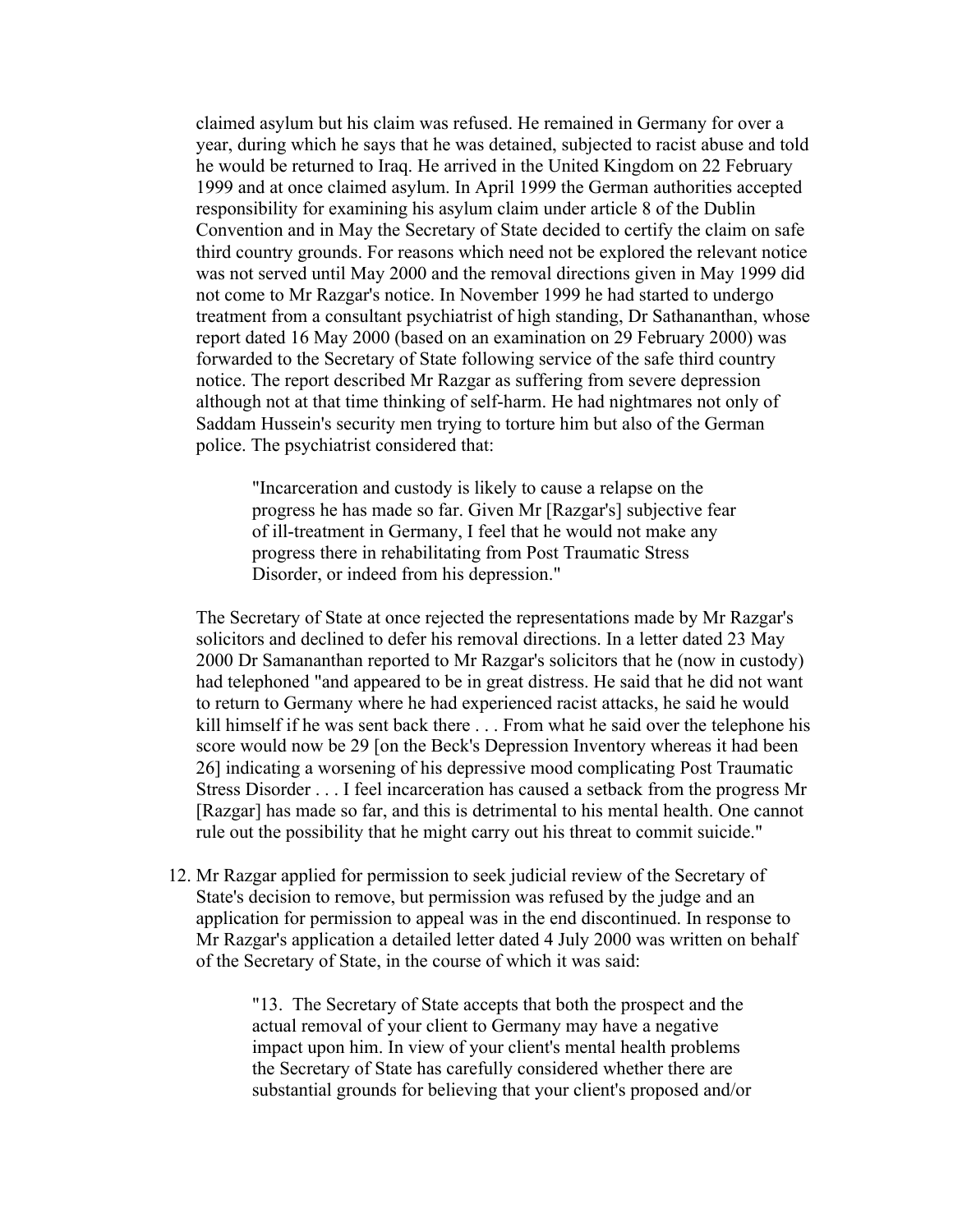actual removal to Germany would be a sufficiently compelling, compassionate factor such as to cause him to depart from his normal policy and practice. Although your client may be exposed to psychological stress as a result of his removal to Germany, the Secretary of State does not accept, on all the evidence submitted to him, that the risk to your client reaches that level of severity of physical or mental suffering as to warrant departing from his usual practice in this case. He takes the view that there are adequate, appropriate and equivalent psychiatric facilities in Germany which will be available to your client upon his return to that country.

14. The Secretary of State has also given very careful consideration to Mr Razgar's ties with the United Kingdom, but he is not persuaded that there are sufficient grounds for allowing your client to remain in this country for such compassionate reasons. Mr Razgar does not, in fact, have any family or other close ties with the United Kingdom."

Further representations were made to the Secretary of State on 2 October 2000 on the coming into force of the Human Rights Act 1998, when Mr Razgar became entitled to appeal on human rights grounds under section 65 of the 1999 Act. These were supported by a report by Mr Stefan Kessler, the effect of which was helpfully summarised by Richards J in paragraphs 24 and 25 of his judgment:

"24. Mr Kessler in his first report dated 19 September 2000 stated that he had worked as a refugee adviser for 15 years and had other substantial credentials in the refugee field in Germany. In his view there was little chance of the claimant gaining refugee status in Germany. His legal status, if returned, was that he would receive a 'Duldung', a form of tolerated status giving temporary protection from prosecution for remaining in Germany, though the stay would still be technically illegal. It was not the same as a residence permit. It did not carry with it the normal rights to live and work in Germany and it resulted in restrictions on residence and freedom of movement. The claimant's mental condition would be considered a 'chronic condition' rather than acute and the claimant would therefore have no right to medical treatment by a psychiatrist, nor would he have any right to treatment by a psychotherapist. The relevant authorities would have a discretion to pay for treatment but would be very reluctant to pay for psychiatric or psychotherapeutic treatment save in case of very urgent need, that is to say immediate danger.

25. Mr Kessler also stated that other aspects of the German system might cause stress for the claimant's mental health, namely that the place where he would be allowed to reside might be quite remote,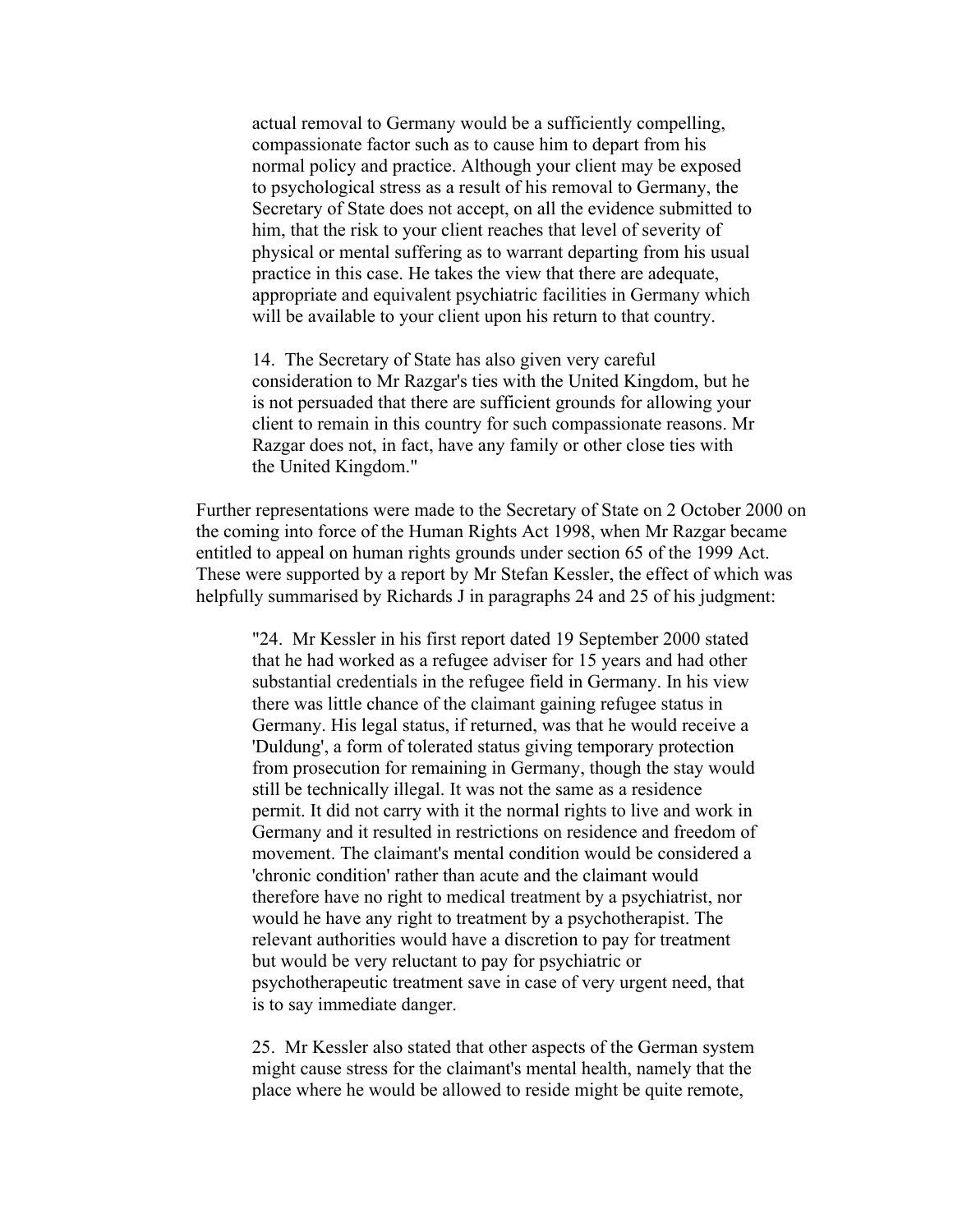as well as the fact that his freedom of movement could be restricted and there could be limitations on benefits and on the right to work."

In a letter dated 7 February 2001 the Secretary of State maintained his decision to remove, and in a further letter of 9 April 2001 he communicated the decision which is now the subject of challenge:

"4. The Secretary of State has noted that Germany is a full signatory to the Geneva Convention of 1951 and to the ECHR. He routinely and closely monitors the practice and procedures of Member States, including Germany, in the implementation of the ECHR in order to satisfy himself that its obligations are fulfilled. He is satisfied that your client's human rights would be fully respected in Germany and that your client would not be subjected to inhuman or degrading treatment or punishment if removed there. He is also satisfied that your client will be able to raise any continuing protection concerns that he may have under the provisions of the ECHR with the authorities in Germany. In the circumstances, the Secretary of State does not accept that your client's removal to Germany would be in breach of his human rights. Indeed, he regards your continued assertion to this respect, particularly following the consideration already given to the matter which has been supported by the Court, to be merely a device to prevent further your client's proper return to Germany under the terms of the Dublin Convention.

15. In the light of the above, the Secretary of State hereby certifies the allegation of a breach of your client's human rights under the ECHR as being manifestly unfounded. Your client has a right of appeal against this decision under section 65 of the Immigration and Asylum Act, but under section 72(2)(a) of the Act this may only be exercised from abroad. Arrangements for your client's removal to Germany on 12 April 2001 therefore remain in place."

13. Mr Razgar then initiated the present application to quash the Secretary of State's certification. In the course of those proceedings Mr Razgar relied on two further reports by Dr Sathananthan. The earlier of these, dated 18 July 2001, was to much the same effect as the earlier reports but recorded that Mr Razgar had been living with his family in Greenford and Ealing Broadway, who gave him meals and accommodation. His opinion was:

> "Incarceration and custody is causing a relapse on the progress Mr [Razgar] had made during treatment. He would be deprived of his support network from family (cousin and friends), when he is removed to Germany. He would not have access to medication or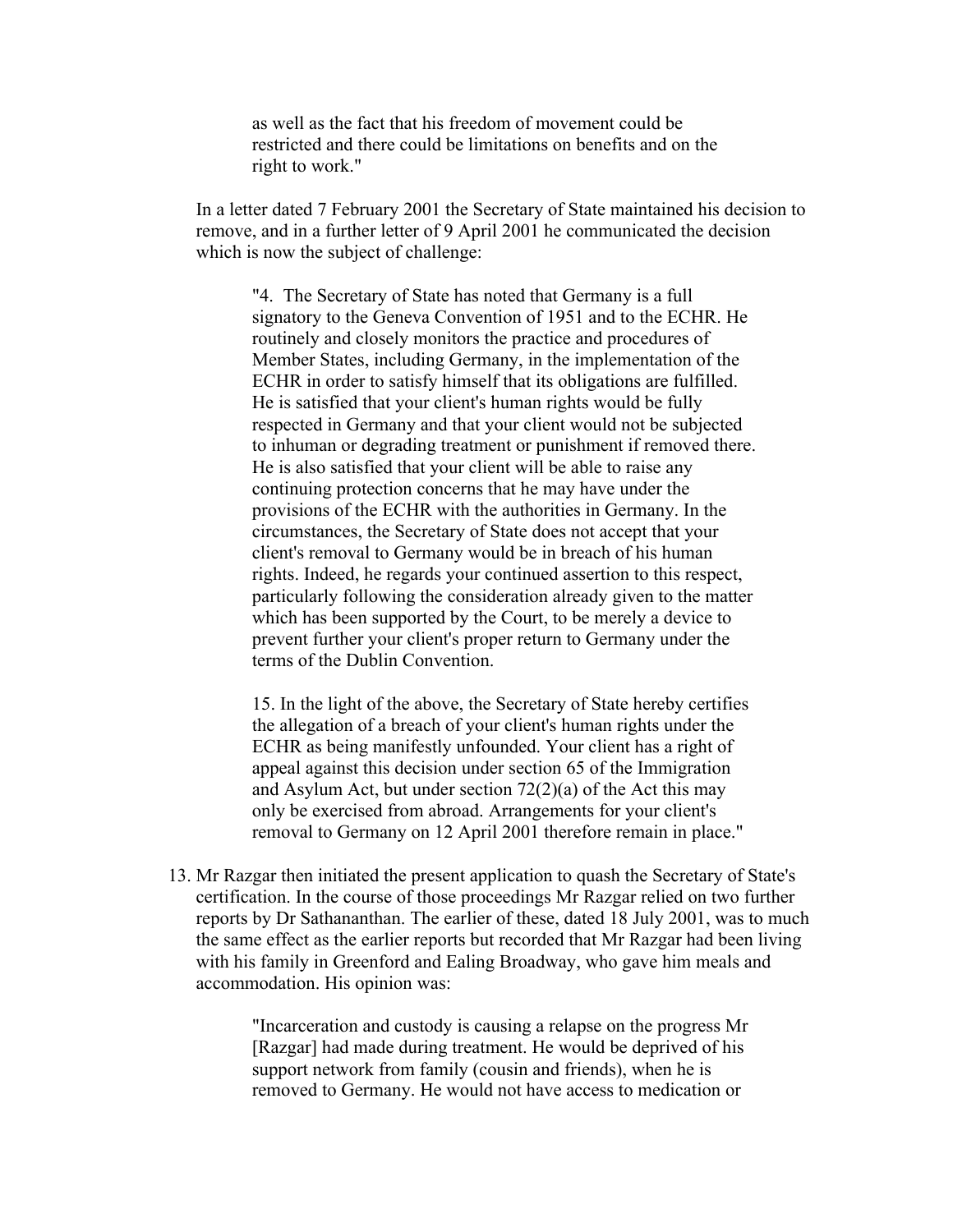Cognitive Behaviour Therapy as he would only be given temporary immigration status by the authorities. His accommodation in a refugee camp will cause flashbacks of his incarceration in prison in Iraq and worsen his depressive mood and sense of despair. I feel that sending him back to Germany or even to Iraq would be very detrimental to his mental and physical wellbeing. I think he would make a serious attempt to kill himself."

The later report, dated 24 September 2002, made reference to two abortive attempts by Mr Razgar to kill himself in 2000 and 2001. His opinion was:

"Mr Razgar still suffers from Depressive illness, Pain Disorder and Post Traumatic Stress Disorder. He finds himself to be safe living in this country and is afraid of being sent back to either Germany, or even Iraq where he had been harassed. He finds support from his friends who live with him. Whenever the Court case comes up in conversation his whole mood changes, he looks very anxious and quiet. He has decided that he would rather die than go back to Germany or Iraq. He is afraid of being put in detention again, which brings back memories and feelings of hopelessness. He has seen other young men kill themselves, and at times has suicidal ideation himself."

Mr Razgar also relied on further letters from Mr Kessler. The Secretary of State did not submit evidence relating to Mr Razgar's mental condition, but did at a later stage submit evidence challenging some aspects of Mr Kessler's account of how Mr Razgar would be treated if returned to Germany. The judge concluded, rightly in my opinion, that in the absence of any contrary opinion the Secretary of State could not discount the professional judgment of Dr Sathananthan. He also concluded that there was a real risk that Mr Razgar, if returned to Germany, would not receive appropriate treatment there, such treatment being assured only if he became a suicide risk, and that he was likely to be placed in an accommodation centre with substantial restrictions on his liberty. On this basis Richards J held (in paragraph 51 of his judgment) that Mr Razgar's case would not clearly fail before an adjudicator, and the Court of Appeal (in paragraph 64) agreed. The court made no ruling on the effect of article 8(2), which had not featured in the Secretary of State's evidence or in the argument before the judge. At no stage during the correspondence did the Secretary of State accept that article 8 could apply in a case such as this, and in this appeal (as in *Ullah* and *Do*) the Attorney General argued that it could not.

#### *B The legislation*

14. Section 65 of the 1999 Act, so far as relevant for present purposes, provided: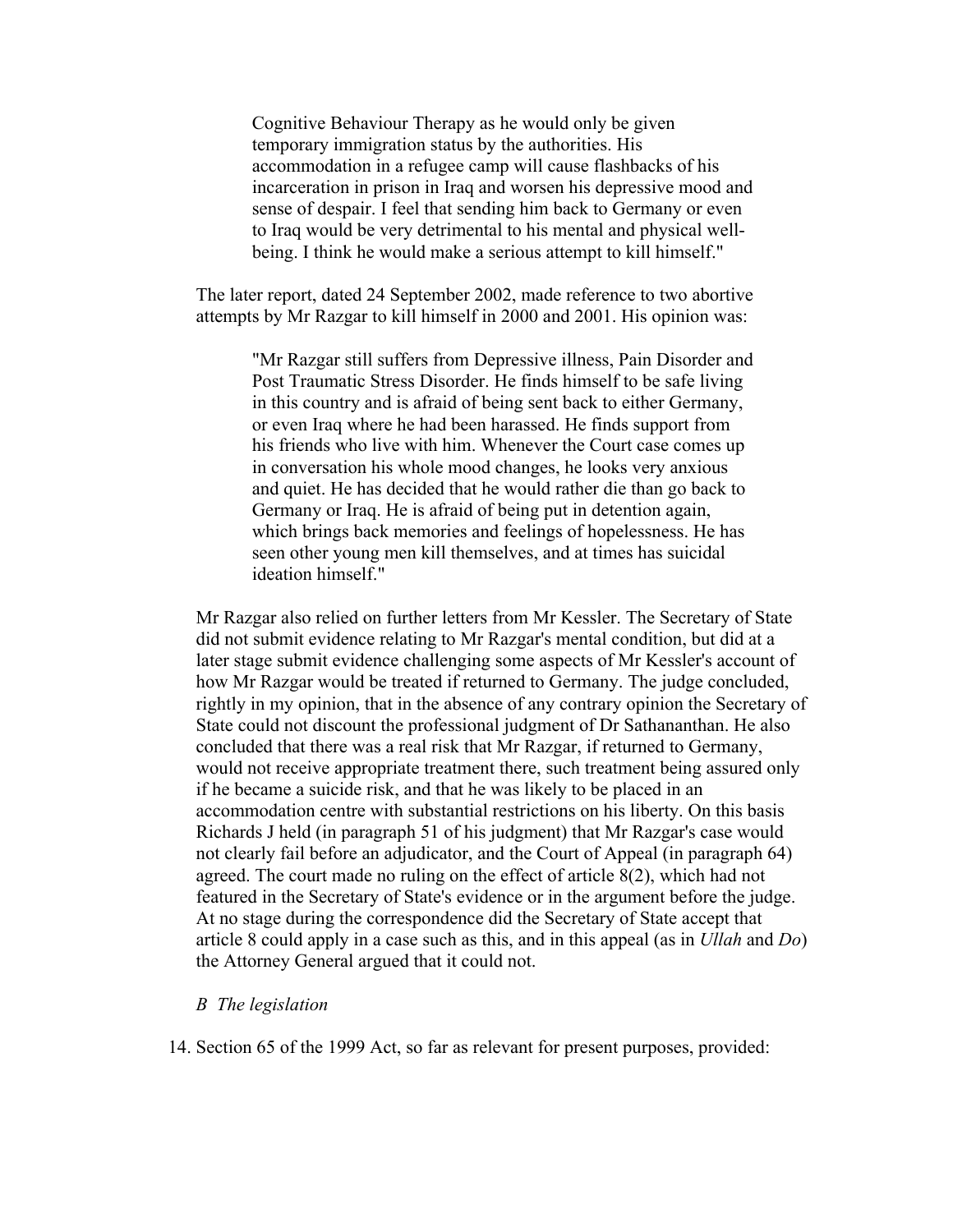"65. (1) A person who alleges that an authority has, in taking any decision under the Immigration Acts relating to that person's entitlement to enter or remain in the United Kingdom, acted in breach of his human rights may appeal to an adjudicator against that decision unless he has grounds for bringing an appeal against the decision under the Special Immigration Appeals Commission Act 1997.

(2) For the purposes of this Part, an authority acts in breach of a person's human rights if he acts, or fails to act, in relation to that other person in a way which is made unlawful by section 6(1) of the Human Rights Act 1998.

(3) Subsections (4) and (5) apply if, in proceedings before an adjudicator or the Immigration Appeal Tribunal on an appeal, a question arises as to whether an authority has, in taking any decision under the Immigration Acts relating to the appellant's entitlement to enter or remain in the United Kingdom, acted in breach of the appellant's human rights.

(4) The adjudicator, or the Tribunal, has jurisdiction to consider the question.

(5) If the adjudicator, or the Tribunal, decides that the authority concerned acted in breach of the appellant's human rights, the appeal may be allowed on that ground."

"Authority" was defined in subsection (7) to include the Secretary of State. Section 72(2)(a) provided:

"A person who … is to be … sent to a member State … is not, while he is in the United Kingdom, entitled to appeal -

(a) under section 65 if the Secretary of State certifies that his allegation that a person acted in breach of his human rights is manifestly unfounded …"

Section 77(3)(b) provided:

"In considering -

(b) any question relating to the appellant's rights under Article 3 of the Human Rights Convention,

the appellate authority may take into account any evidence which it considers relevant to the appeal (including evidence about matters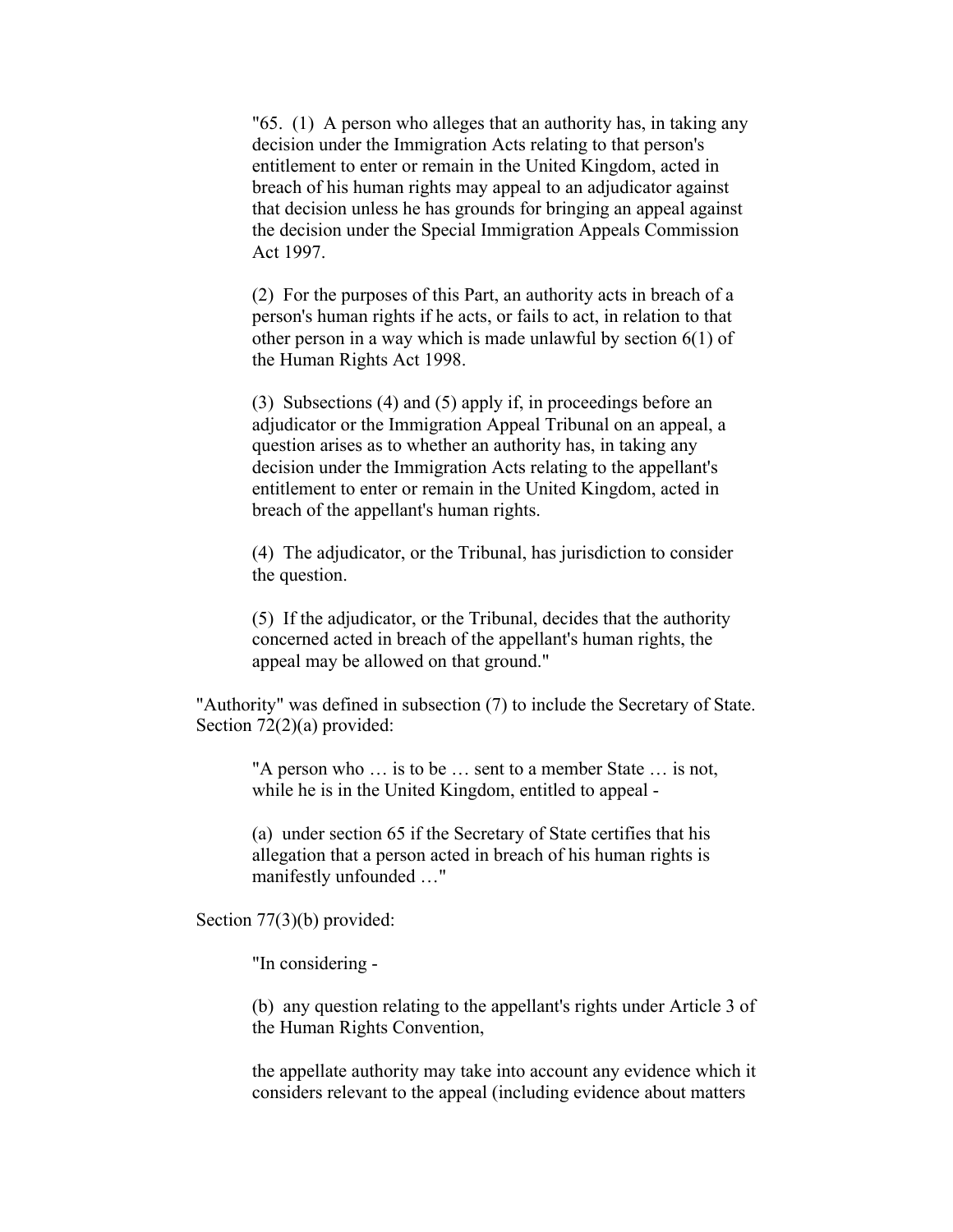arising after the date on which the decision appealed against was taken)."

This provision was supplemented, in relation to appeals to an adjudicator, by Part III of Schedule 4 to the Act. Relevant for present purposes is paragraph 21 of the Schedule, which so far as relevant provided:

"21. (1) On an appeal to him under Part IV, an adjudicator must allow the appeal if he considers -

(a) that the decision or action against which the appeal is brought was not in accordance with the law or with any immigration rules applicable to the case, or

(b) if the decision or action involved the exercise of a discretion by the Secretary of State or an officer, that the discretion should have been exercised differently,

but otherwise must dismiss the appeal.

(2) Sub-paragraph (1) is subject to paragraph 24 and to any restriction on the grounds of appeal.

(3) For the purposes of sub-paragraph (1), the adjudicator may review any determination of a question of fact on which the decision or action was based."

15. In the ordinary course of review, the reviewer assesses the decision under challenge on the materials available to the decision-maker at the time when the decision was made. In *Sandralingham v Secretary of State for the Home Department* [1996] Imm AR 97, 112, however, the Court of Appeal held that in asylum cases the appellate structure under the Asylum and Immigration Appeals Act 1993 was to be regarded as an extension of the decision-making process, with the result that appellate authorities were not restricted to consideration of facts in existence at the time of the original decision. This decision was given statutory effect in section 77(3) of the 1999 Act, and was also extended to human rights cases arising under article 3. The restriction to article 3 may well have reflected parliamentary uncertainty whether articles other than article 3 could be engaged in an expulsion case. But there can be no reason for distinguishing article 3 cases from cases arising under other articles of the Convention which (as I have held) are capable of being engaged: see *Macdonald's Immigration Law & Practice*, ed Macdonald and Webber, 5th ed (2001), para 18.150. By section 85(4) of the Nationality, Immigration and Asylum Act 2002 (which did not come into force until 1 April 2003, and does not apply to this case) it is provided that: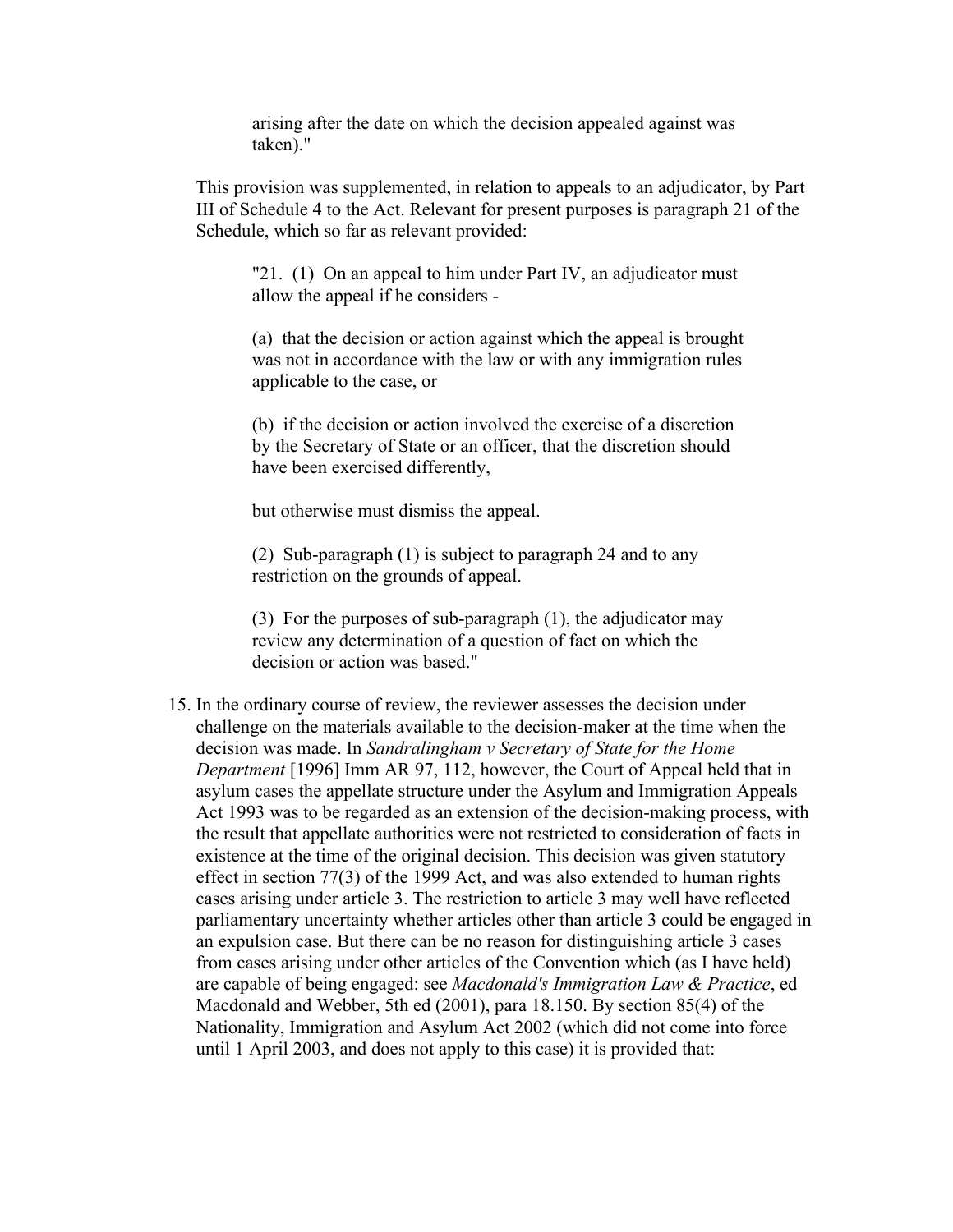"On an appeal under section 82(1) [immigration decisions] or 83(2) [asylum claims] against a decision an adjudicator may consider evidence about any matter which he thinks relevant to the substance of the decision, including evidence which concerns a matter arising after the date of the decision."

## *C The scope of review*

- 16. The parties to this appeal accepted that "manifestly unfounded" bore the meaning given to it by the House in *R (Yogathas) v Secretary of State for the Home Department; R (Thangarasa) v Secretary of State for the Home Department* [2002] UKHL 36, [2003] 1 AC 920, paragraphs 14, 34 and 72 and accepted the Court of Appeal's opinion (in paragraph 30 of its judgment) that those paragraphs called for no gloss or amplification. It was also, inevitably, accepted that on an application for judicial review of the Secretary of State's decision to certify, the court is exercising a supervisory jurisdiction, although one involving such careful scrutiny as is called for where an irrevocable step, potentially involving a breach of fundamental human rights, is in contemplation.
- 17. In considering whether a challenge to the Secretary of State's decision to remove a person must clearly fail, the reviewing court must, as it seems to me, consider how an appeal would be likely to fare before an adjudicator, as the tribunal responsible for deciding the appeal if there were an appeal. This means that the reviewing court must ask itself essentially the questions which would have to be answered by an adjudicator. In a case where removal is resisted in reliance on article 8, these questions are likely to be:

(1) Will the proposed removal be an interference by a public authority with the exercise of the applicant's right to respect for his private or (as the case may be) family life?

(2) If so, will such interference have consequences of such gravity as potentially to engage the operation of article 8?

(3) If so, is such interference in accordance with the law?

(4) If so, is such interference necessary in a democratic society in the interests of national security, public safety or the economic well-being of the country, for the prevention of disorder or crime, for the protection of health or morals, or for the protection of the rights and freedoms of others?

(5) If so, is such interference proportionate to the legitimate public end sought to be achieved?

18. If the reviewing court is satisfied in any case, on consideration of all the materials which are before it and would be before an adjudicator, that the answer to question (1) clearly would or should be negative, there can be no ground at all for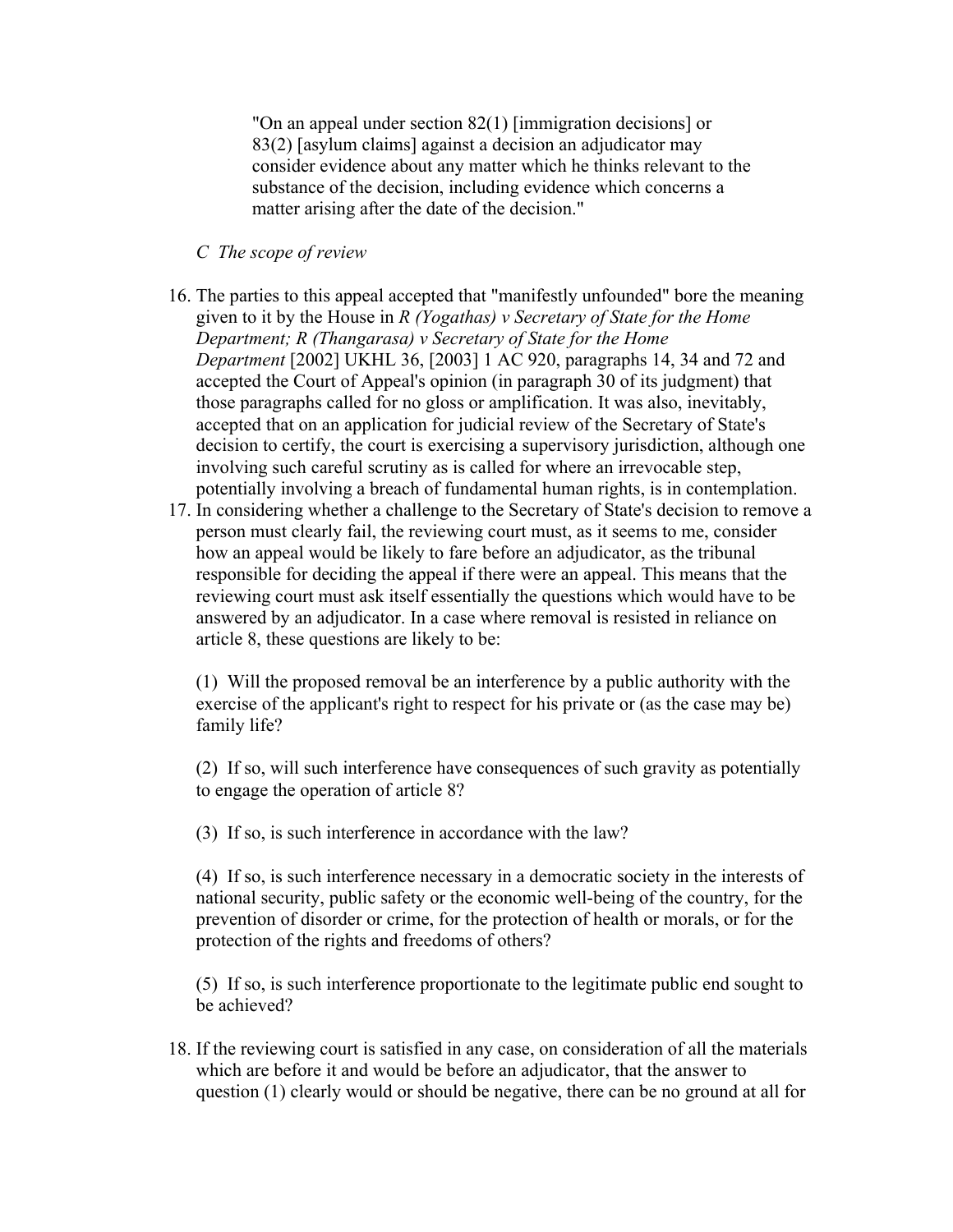challenging the certificate of the Secretary of State. Question (2) reflects the consistent case law of the Strasbourg court, holding that conduct must attain a minimum level of severity to engage the operation of the Convention: see, for example, *Costello-Roberts v United Kingdom* (1993) 19 EHRR 112. If the reviewing court is satisfied that the answer to this question clearly would or should be negative, there can again be no ground for challenging the certificate. If question (3) is reached, it is likely to permit of an affirmative answer only.

- 19. Where removal is proposed in pursuance of a lawful immigration policy, question (4) will almost always fall to be answered affirmatively. This is because the right of sovereign states, subject to treaty obligations, to regulate the entry and expulsion of aliens is recognised in the Strasbourg jurisprudence (see *Ullah* and*Do,* para 6) and implementation of a firm and orderly immigration policy is an important function of government in a modern democratic state. In the absence of bad faith, ulterior motive or deliberate abuse of power it is hard to imagine an adjudicator answering this question other than affirmatively.
- 20. The answering of question (5), where that question is reached, must always involve the striking of a fair balance between the rights of the individual and the interests of the community which is inherent in the whole of the Convention. The severity and consequences of the interference will call for careful assessment at this stage. The Secretary of State must exercise his judgment in the first instance. On appeal the adjudicator must exercise his or her own judgment, taking account of any material which may not have been before the Secretary of State. A reviewing court must assess the judgment which would or might be made by an adjudicator on appeal. In *Secretary of State for the Home Department v Kacaj* [2002] Imm AR 213, paragraph 25, the Immigration Appeal Tribunal (Collins J, Mr C M G Ockelton and Mr J Freeman) observed that:

"although the [Convention] rights may be engaged, legitimate immigration control will almost certainly mean that derogation from the rights will be proper and will not be disproportionate."

In the present case, the Court of Appeal had no doubt (paragraph 26 of its judgment) that this overstated the position. I respectfully consider the element of overstatement to be small. Decisions taken pursuant to the lawful operation of immigration control will be proportionate in all save a small minority of exceptional cases, identifiable only on a case by case basis.

## *D The present case*

- 21. It remains to apply the questions outlined above to the present case.
- 22. In my opinion an adjudicator would, or might properly, answer question (1) in the affirmative. It is quite true, as the Attorney General urged, that Mr Razgar cannot show the long residence and deep social roots found in many of the decided cases. He cannot show nineteen years of residence like the applicant in*Moustaquim v Belgium* (1991) 13 EHRR 802, nor eleven years of residence like the applicant in *Bensaid v United Kingdom* (2001) 33 EHRR 205. He cannot show a disruption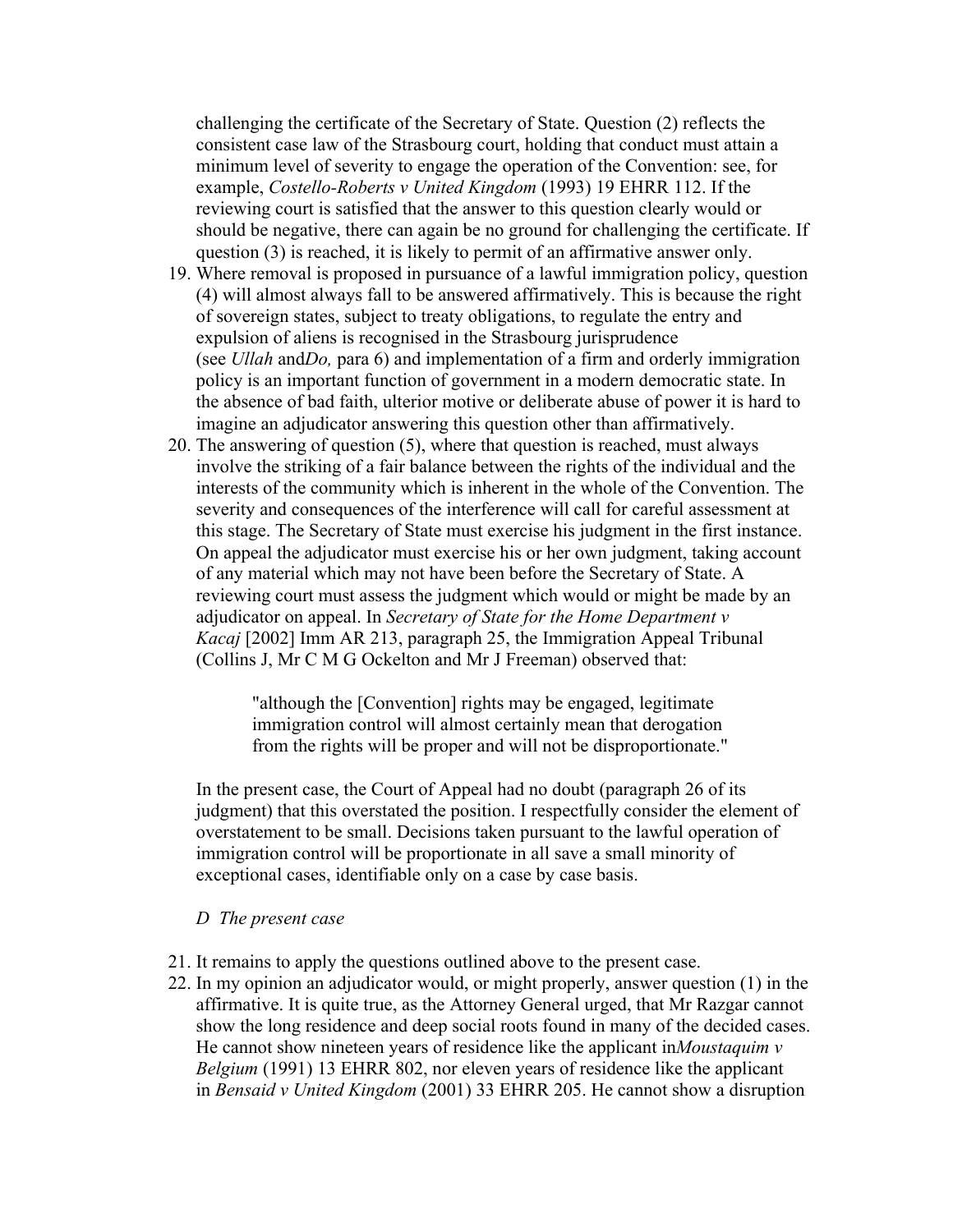of family life. But he bases his case on the threat to his private life. In this country he is able, with psychiatric help, to enjoy a measure of freedom, independence and autonomy which, arguably, he could not enjoy in Germany, where he knows no one, may not receive needed medical help and may be accommodated in a remote refugee centre.

- 23. On the facts as presently understood, I consider that an adjudicator would, or might properly, answer question (2) in the affirmative. A decision which, if implemented, might lead to Mr Razgar taking his own life, could scarcely (if that evidence were accepted, and it has not as yet been tested) be dismissed as of insufficient gravity.
- 24. I have no doubt but that an adjudicator would, and could only, answer questions (3) and (4) in the affirmative. Question (5), being more judgmental, is more difficult and, as already observed, the Secretary of State and the judge did not consider it. The Secretary of State, moreover, failed to direct himself that article 8 could in principle apply in a case such as this. Question (5) is a question which, on considering all the evidence before him, an adjudicator might well decide against Mr Razgar. If, however, his phobia of returning to Germany were found to be genuine (whether well-founded or not), and if his account of his previous experience (including his account of the severe brutality he claims to have suffered) were found to be true, I do not think one can rule out *in limine* the possibility of a finding, properly made, that return to Germany would violate Mr Razgar's rights under article 8. It follows that in my opinion, agreeing with both the judge and all three members of the Court of Appeal, the Secretary of State could not properly certify this claim to be manifestly unfounded.
- 25. I would dismiss the appeal.

# **LORD STEYN**

My Lords,

26. I have read the opinion of my noble and learned friend Lord Bingham of Cornhill. I agree with it. I would also dismiss the appeal.

# **LORD WALKER OF GESTINGTHORPE**

My Lords,

27. I have had the advantage of reading in draft the opinion of my noble and learned friend Lord Bingham of Cornhill. I gratefully adopt his statement of the facts and I am very largely in agreement with him as to the principles to be applied. In particular, I am in full agreement with his analysis of the scope for judicial review of a certificate by the Secretary of State under section 72(2)(a) of the Immigration and Asylum Act 1999 certifying that an appeal (based on breach of human rights) is manifestly unfounded. I have the misfortune to differ, however, as to the application of the principles to the facts of this case. In the circumstances I shall state my reasons as briefly as possible.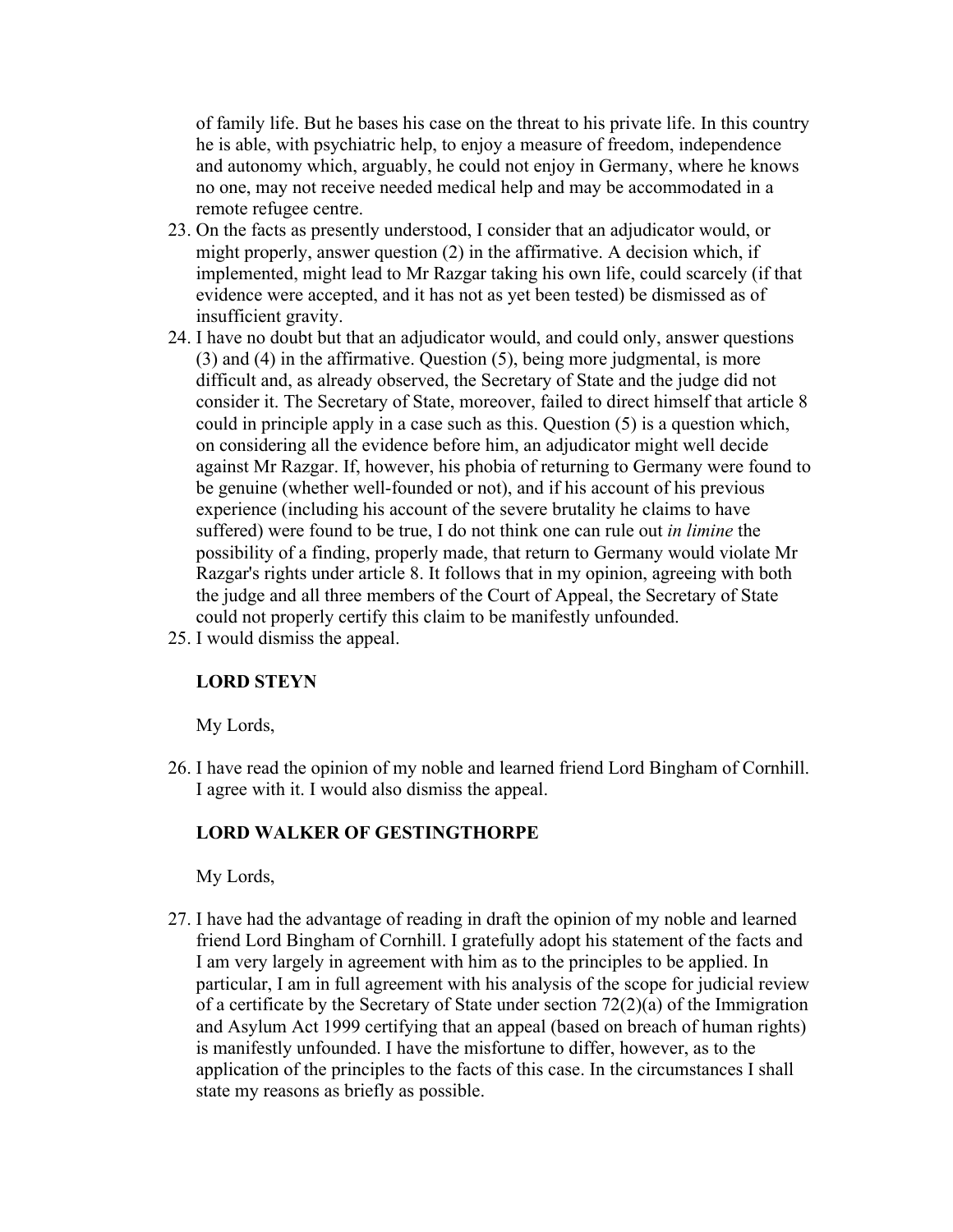- 28. On the (so far untested) evidence of the appellant Mohammed Ali Razgar and on the medical reports (so far unchallenged) of a distinguished psychiatrist, Dr Sathananthan, the appellant is in a fragile mental state. He claims on grounds which appear credible to have been tortured in Iraq, where his father was hanged. He says that he still suffers pain, insomnia and nightmares when he does sleep. He is described as severely depressed, with feelings of personal worthlessness and hopelessness about the future. He has said that he will kill himself if returned to Germany. When he saw the psychiatrist on 10 September 2002 he spoke of two suicide attempts which he had made in this country, in 2000 and 2001, although neither seems to have been mentioned during his examination (at the Gatwick Detention Centre) on 7 June 2001. The psychiatrist's opinion on 7 June 2001 was that if sent back to Germany or Iraq the appellant would make a serious attempt to kill himself. On seeing the appellant on 15 April 2002 (after his release from custody) the psychiatrist considered that the appellant "was not suicidal, but was determined that he would kill himself if he was sent abroad." After seeing him again on 10 September 2002 the psychiatrist recorded that the appellant had seen other young men kill themselves, and at times had suicidal ideation himself. There is no evidence of his present condition.
- 29. The evidence as to the appellant's experiences and their effect on his mental and physical condition, if found to be truthful, must provoke deep concern and sympathy. But such experiences and their effects are unfortunately not exceptional. Man's inhumanity to man is all too common. Torture, ill-treatment and imprisonment without trial often produce severe psychiatric problems which may persist throughout the sufferer's lifetime, even with the best psychiatric care. The fact that the appellant's troubles do not seem to be exceptional, deplorable though it is, lies at the heart of the difficulties which I feel about this appeal.
- 30. In his clear and comprehensive opinion in the linked appeals of *R (Ullah) v Special Adjudicator* and *Do v Secretary of State for the Home Department*[2004] UKHL 26, Lord Bingham has drawn attention to the wholly exceptional nature of a deporting state's responsibility for ill-treatment or harm subsequently suffered in the receiving state. It is unnecessary to repeat all the citations but it is relevant to note that the Strasbourg Court's insistence on the need for "very exceptional circumstances" continues to be maintained in the most recent jurisprudence: see the admissibility decision in *Henao v The Netherlands* (Application No 13669/03) (unreported) 24 June 2003.
- 31. In *N v Secretary of State for the Home Department* [2003] EWCA Civ 1369 Laws LJ (with whom Dyson LJ agreed, although Carnwath LJ dissented) accepted the submission of counsel for the Secretary of State that the well-known case of *D v United Kingdom* (1997) 24 EHRR 423 was an "extension of an extension" (para 37). He concluded (paras 40 and 42):

". . . that the application of article 3 where the complaint in essence is of want of resources in the applicant's home country (in contrast to what has been available to him in the country from which he is to be removed) is only justified where the humanitarian appeal of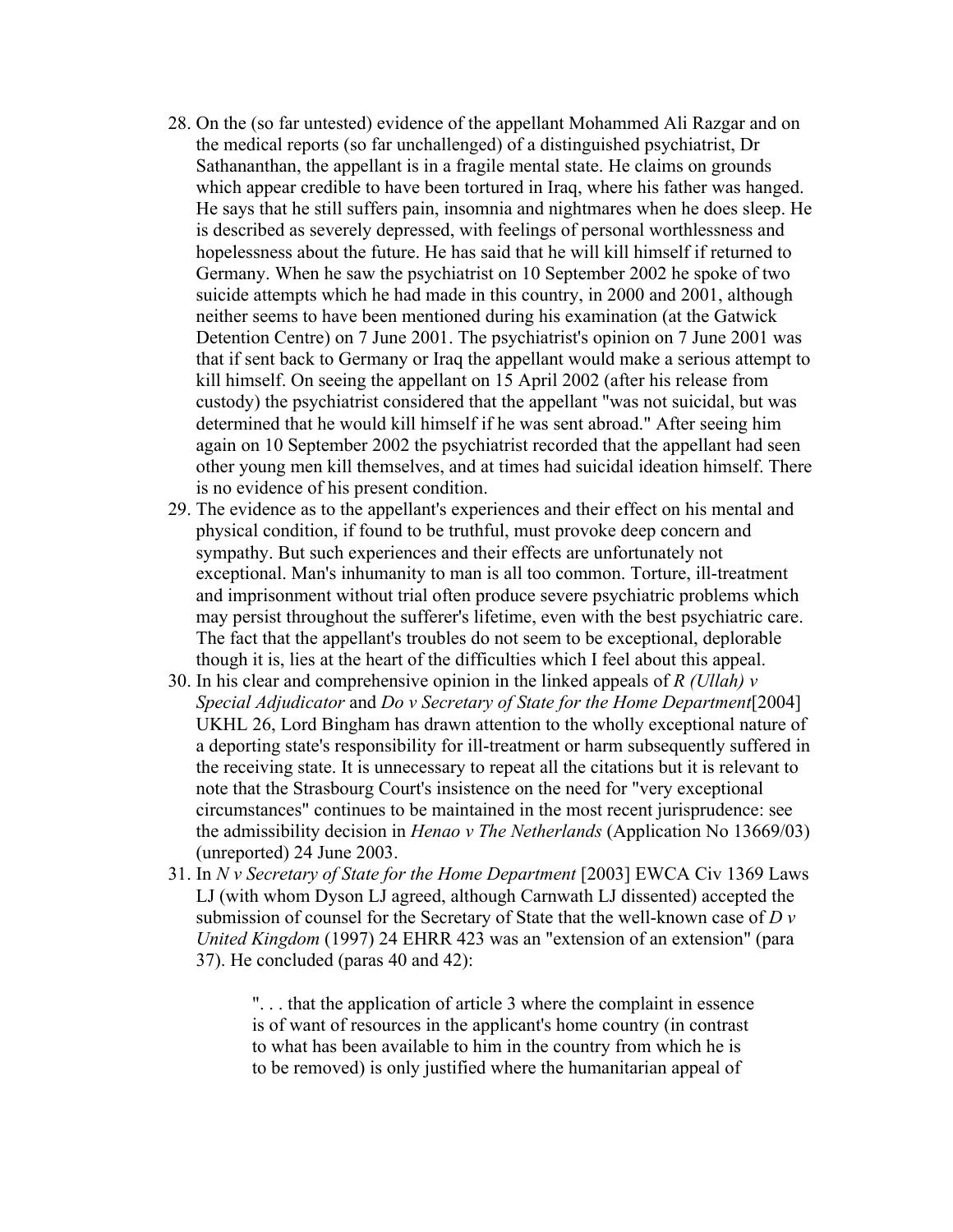the case is so powerful that it could not in reason be resisted by the authorities of a civilised state."

And

". . .that the position regarding article 8 will want some further scrutiny if my view of this case were to prevail."

In my opinion those conclusions are justified by the Strasbourg jurisprudence.

32. In his opinion in *Ullah* and *Do* Lord Bingham approved the formulation of the Immigration Appeal Tribunal in *Devaseelan v Secretary of State for the Home Department* [2003] Imm AR 1, para 111:

> "The reason why flagrant denial or gross violation is to be taken into account is that it is only in such a case—where the right will be completely denied or nullified in the destination country—that it can be said that removal will breach the treaty obligations of the signatory state however those obligations might be interpreted or whatever might be said by or on behalf of the destination state".

 I respectfully agree. I also respectfully agree with Lord Bingham's observation in this appeal (para 10 above) that where the appellant's case is based on his need for medical treatment or on his welfare, he could never hope to resist expulsion without showing "something very much more extreme than relative disadvantage" (as between the deporting state and the receiving state).

- 33. My problem is with the application of these principles to the facts of this appeal. It is largely attributable to two factors which, although noted in the course of argument, were not to my mind fully explored. That is not a criticism of counsel: it may be that, in the present state of Strasbourg jurisprudence, they cannot be taken much further. There seems to be surprisingly little discussion of the Dublin Convention in judgments of the Strasbourg court.
- 34. The first difficulty is the abstract and volatile character of article 8 rights so far as they are not firmly linked either to family life or to other particular values such as respect for an individual's personal privacy, his home or his correspondence. The Strasbourg court has clearly recognised that article 8 rights also extend to an individual's sexuality. *Bensaid v United Kingdom* (2001) 33 EHRR 205, para 47 appears to show a further extension (building on rather uncertain footings in earlier cases) in the field of mental health:

"Mental health must also be regarded as a crucial part of private life associated with the aspect of moral integrity. Article 8 protects a right to identity and personal development and the right to establish and develop relationships with other human beings and the outside world. The preservation of mental stability is in that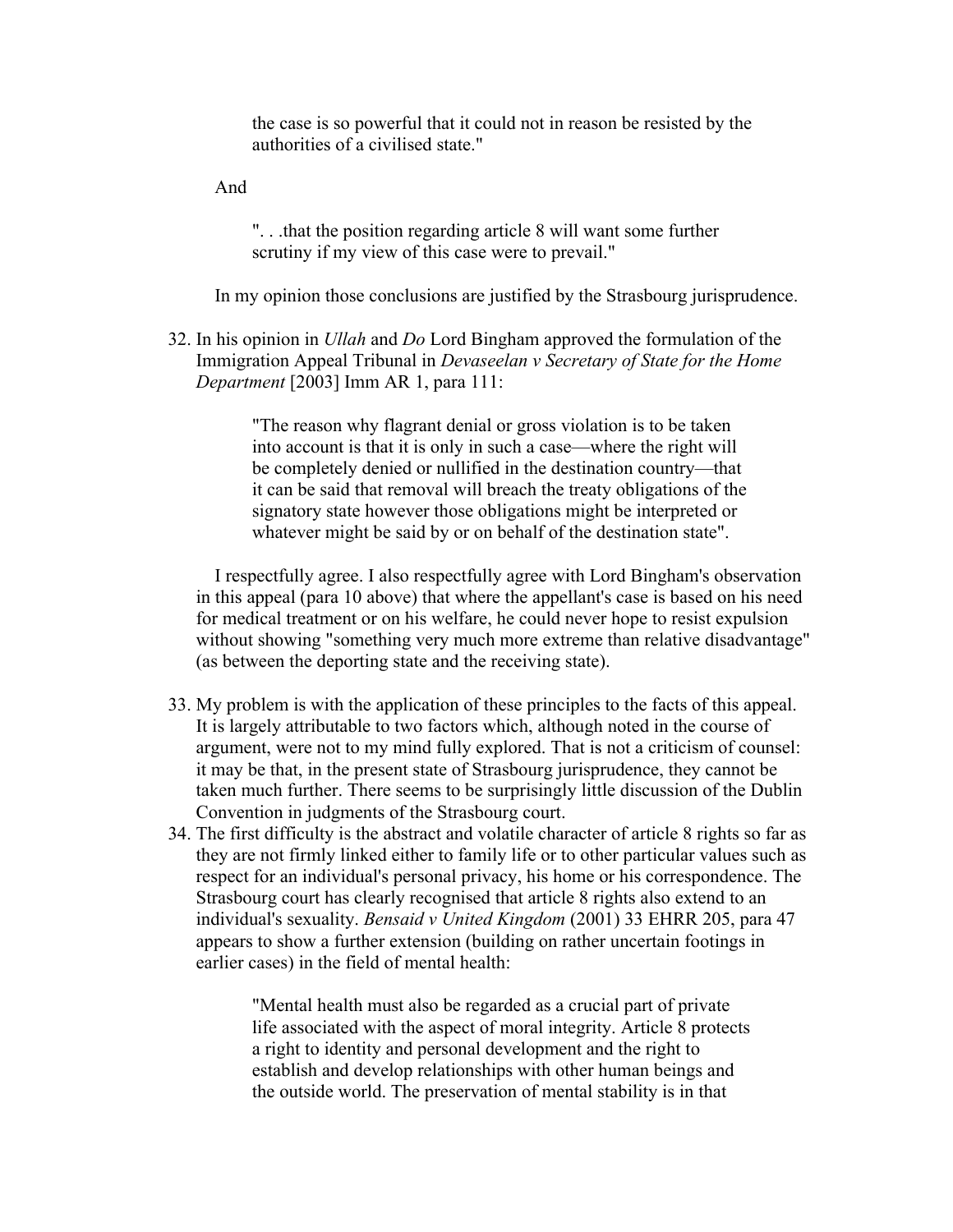context an indispensable precondition to effective enjoyment of the right to respect for private life".

 This language is wide and imprecise and it must in my opinion be treated with some caution. There is no general human right to good physical and mental health any more than there is a human right to expect (rather than to pursue) happiness.

- 35. My second difficulty is in connection with the Dublin Convention of 15 June 1990 (determining the state responsible for examining applications for asylum lodged in one of the member states of the European Communities) (1997, Cm 3806). Before he arrived clandestinely in the United Kingdom on 22 February 1999 the appellant had already applied for but been refused asylum in Germany. Under the terms of the Dublin Convention the United Kingdom was at liberty to return the appellant to Germany without examining his asylum application on its merits. Indeed the German authorities accepted their responsibility on 29 April 1999, within a few months of the appellant's arrival in this country, and it is only because of determined activity by the appellant and his solicitors, and scrupulous observance of his claims by the United Kingdom authorities, that the appellant has had any sort of private life in this country. He has received skilled psychiatric help since November 1999, but his presence in this country has at all times been on a most precarious footing.
- 36. The appellant is strongly opposed to being returned to Germany; so strongly that he has threatened suicide if he is returned. But Germany is a full signatory of the European Convention on Human Rights and of the Geneva Convention. In *R (Yogathas) v Secretary of State for the Home Department)* [2003] 1 AC 920, 927, para 9 Lord Bingham drew attention to two important considerations:

"The first is that the Home Secretary and the courts should not readily infer that a friendly sovereign state which is party to the Geneva Convention will not perform the obligations it has solemnly undertaken. This consideration does not absolve the Home Secretary from his duty to inform himself of the facts and monitor the decisions made by a third country in order to satisfy himself that the third country will not send the applicant to another country otherwise than in accordance with the Convention. Sometimes, as notably in *Ex p Adan* [2001] 2 AC 477, he will be unable properly to satisfy himself. But the humane objective of the Convention is to establish an orderly and internationally-agreed regime for handling asylum applications and that objective is liable to be defeated if anything other than significant differences between the law and practice of different countries are allowed to prevent the return of an applicant to the member state in which asylum was, or could have been, first claimed. The second consideration is that the Convention is directed to a very important but very simple and very practical end, preventing the return of applicants to places where they will or may suffer persecution.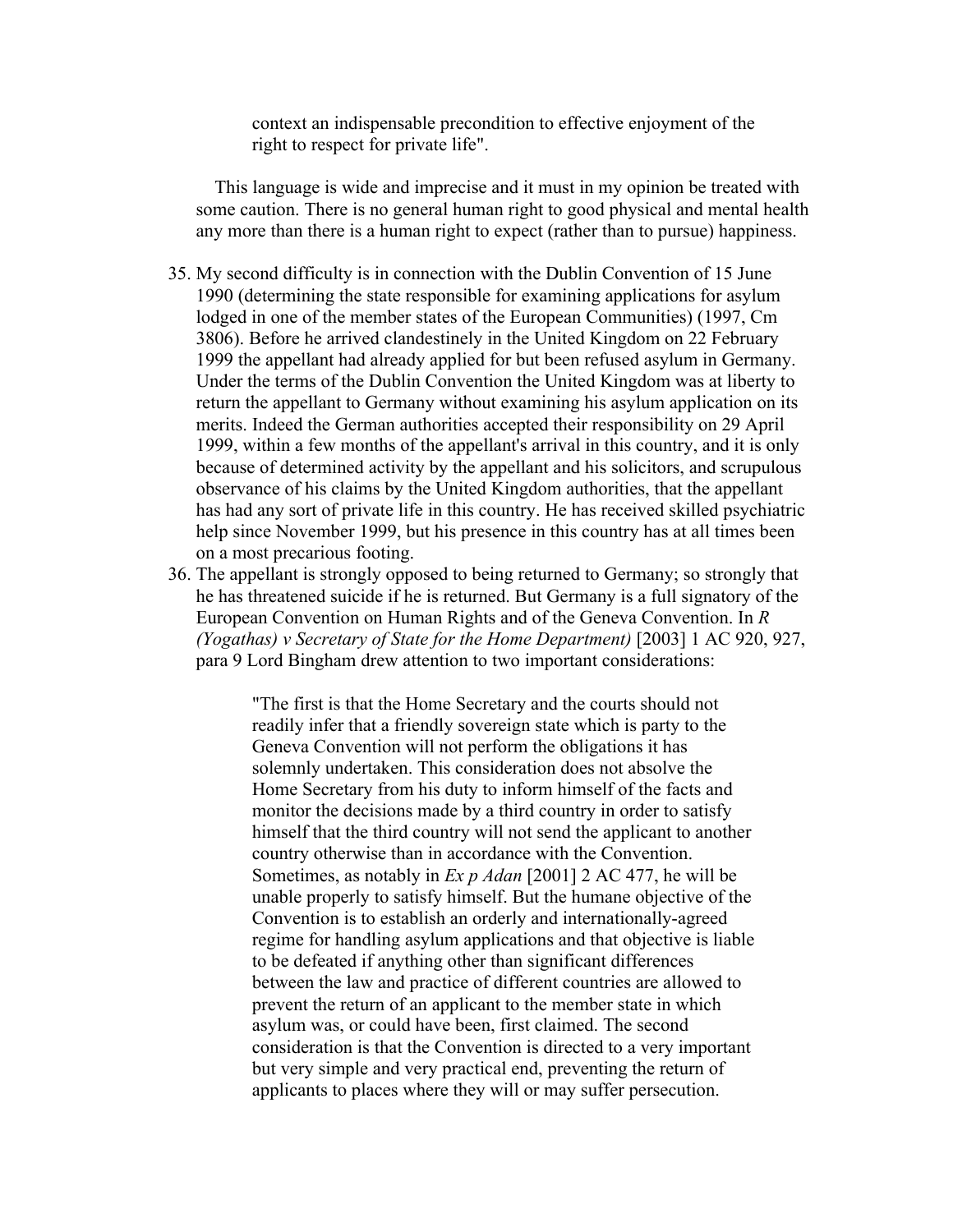Legal niceties and refinements should not be allowed to obstruct that purpose. It can never, save in extreme circumstances, be appropriate to compare an applicant's living conditions in different countries if, in each of them, he will be safe from persecution or the risk of it."

 The other members of the House expressed similar views. Lord Hope of Craighead gave a valuable account of the background to the Dublin Convention at pp 932-935, paras 26-37. He observed (p 934, para 33):

"The purpose of the legislation would be frustrated if the asylum seeker could ensure that he remained in this country pending a full review on the merits of an allegation of a breach of his human rights which was clearly without substance".

37. In his clear and thorough judgment in this case Richards J referred briefly to this point but was not impressed by it. He said (para 55):

> "I should also mention that the claimant's case under article 8 was not, in my view, adequately met by the very general proposition upon which the Secretary of State relied that Germany respects human rights. Although true as a general proposition, it is not a sufficient basis for rejecting a reasoned case supported by evidence of the kind submitted here. The United Kingdom respects human rights, but situations can nonetheless arise in which Convention rights are breached. The same must be capable of happening in Germany".

 These observations are no doubt true, but they cut both ways. Even in the most enlightened host country asylum seekers often have to deal with bleak accommodation or even loss of liberty, public hostility and material deprivation, and these (on top of their earlier, sometimes horrendous, experiences) naturally lead to anxiety, depression and feelings of hopelessness. But neither the truism of human imperfection, nor the evidence (taken at its highest) of conditions in Germany, leads to the conclusion that the appellant's treatment in Germany would probably be so much worse than his present condition as to amount to a flagrant infringement of his human rights—an infringement so serious as would (in the language used in *Devaseelan*) result in the rights in question being completely denied or nullified. In my view it would need much clearer and more compelling evidence to lead to that conclusion.

38. The Court of Appeal [2003] Imm AR 529 referred to the Dublin Convention but did not discuss its significance. It treated this as a "mixed" case for which it proposed (pp 538-539, para 22) a novel three-stage test requiring the prospect of harm sufficiently serious for article 8 to be engaged, but not (as I read the judgment) anything wholly exceptional. The relevant paragraph is set out by Lord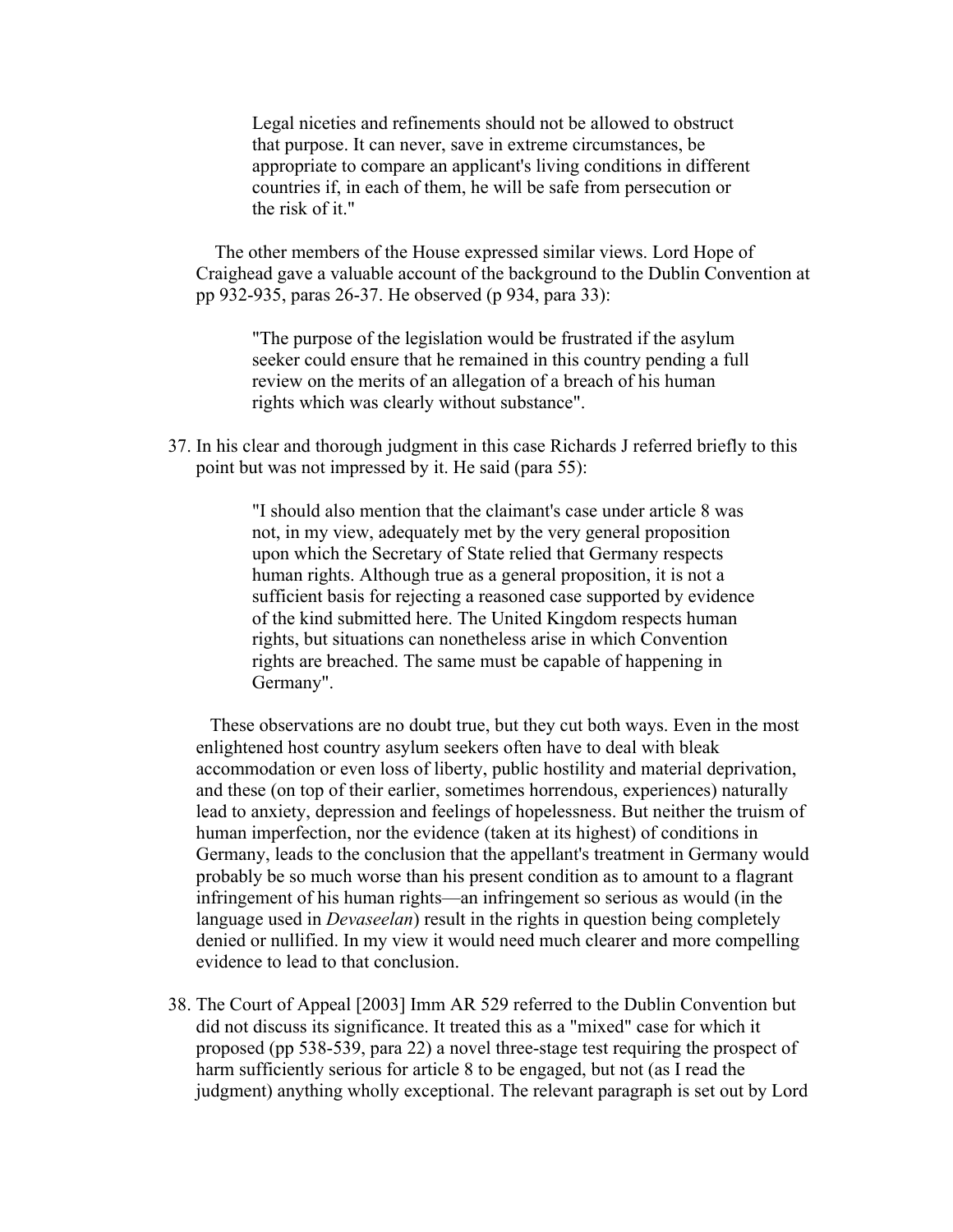Bingham in his opinion (para 4 above). Lord Bingham does not consider that the Court of Appeal fell into the error of comparing levels of psychiatric care available in the United Kingdom and Germany respectively. But for my part I cannot avoid the conclusion that that was the Court of Appeal's only or principal concern, and that it did amount to a mistaken approach. On this point I respectfully prefer the analysis of my noble and learned friend Baroness Hale of Richmond, whose opinion I have also had the advantage of reading in draft.

- 39. Had the Court of Appeal not (as I think) erred in its approach, I would not differ from the experienced judges below in their rejection of the Secretary of State's assessment of the facts and his consequent certificate under section 72(2)(a). As it is, I differ from the courts below and from the majority in this House only with the greatest possible diffidence. I do so because in my opinion (even if it seems callous) this case is simply not exceptional in the way that the Strasbourg Court had in mind in *Bensaid* and *Henao*. It is, sadly, all too common.
- 40. I would therefore allow this appeal.

#### **BARONESS HALE OF RICHMOND**

My Lords,

- 41. In his opinion in the cases of *Ullah* and *Do*, my noble and learned friend, Lord Bingham of Cornhill, draws a distinction between 'domestic cases' and 'foreign cases'. He defines the former as cases 'where a state is said to have acted within its own territory in a way which infringes the enjoyment of a Convention right by a person within that territory' (paragraph 7). He defines the latter as cases 'in which it is claimed that the conduct of the state in removing a person from its territory (whether by expulsion or extradition) to another territory will lead to a violation of the person's Convention rights in that other territory' (paragraph 9). Another way of putting this distinction is that in domestic cases the contracting state is directly responsible, because of its own act or omission, for the breach of Convention rights. In foreign cases, the contracting state is not directly responsible: its responsibility is engaged because of the real risk that its conduct in expelling the person will lead to a gross invasion of his most fundamental human rights. *Ullah* and *Do* were foreign cases which failed to meet that test.
- 42. The distinction is vital to the present case. In a domestic case, the state must always act in a way which is compatible with the Convention rights. There is no threshold test related to the seriousness of the violation or the importance of the right involved. Foreign cases, on the other hand, represent an exception to the general rule that a state is only responsible for what goes on within its own territory or control. The Strasbourg court clearly regards them as exceptional. It has retained the flexibility to consider violations of articles other than articles 2 and 3 but it has not so far encountered another case which was sufficiently serious to justify imposing upon the contracting state the obligation to retain or make alternative provision for a person who would otherwise have no right to remain within its territory. For the same reason, the Strasbourg court has not yet explored the test for imposing this obligation in any detail. But there clearly is some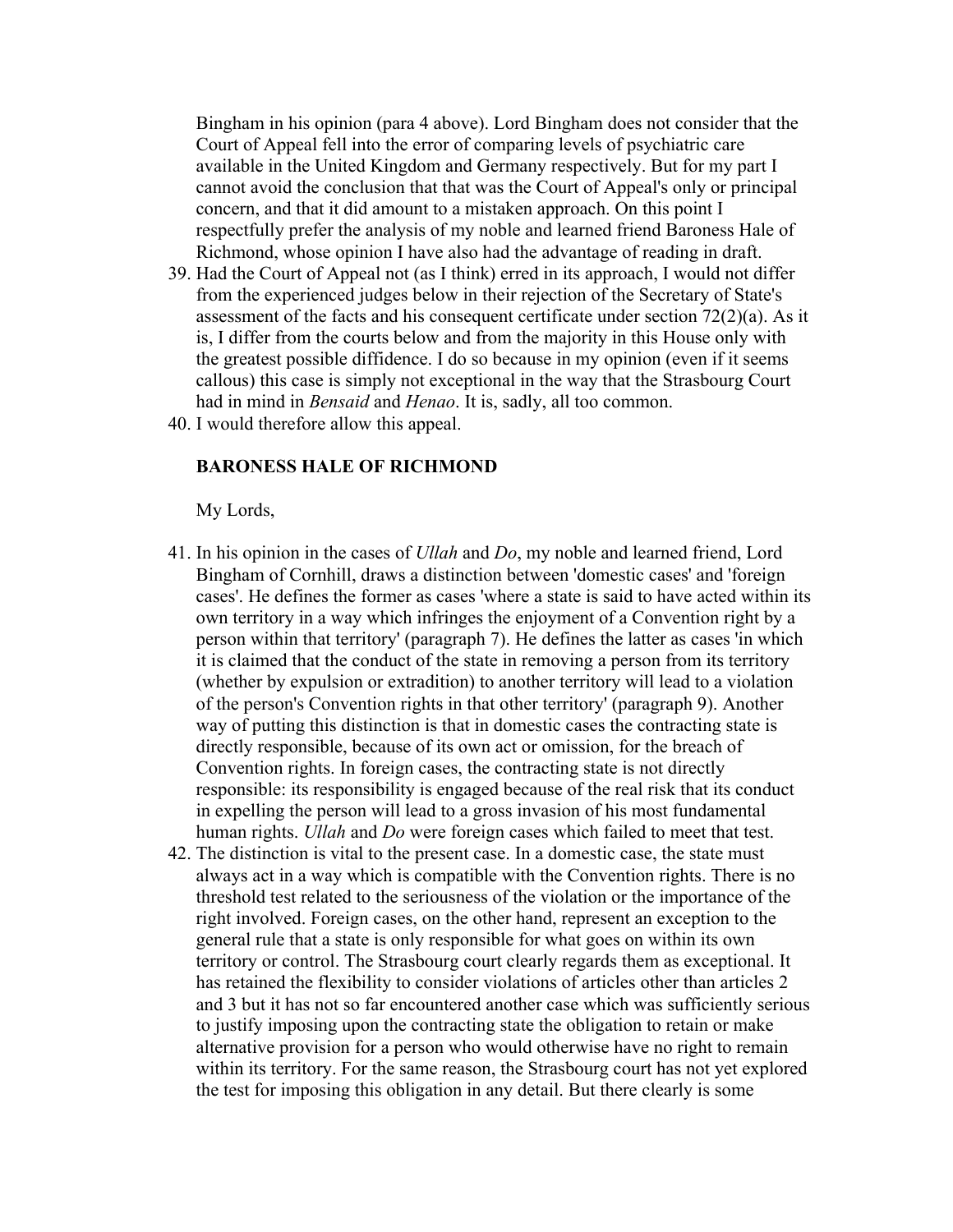additional threshold test indicating the enormity of the violation to which the person is likely to be exposed if returned. *Ullah* and *Do* on their facts came nowhere near meeting that test. It is, for the reasons given both by Lord Bingham and Lord Steyn, extremely unlikely that a failure to respect religious freedom which fell short of persecution within the meaning of the Refugee Convention would do so.

- 43. This case, however, is concerned with article 8. In that context, Lord Bingham also refers to a third or hybrid category. Here 'the removal of a person from country A to country B may both violate his right to respect for his private and family life in country A and also violate the same right by depriving him of family life or impeding his enjoyment of private life in country B' (paragraph 18). On analysis, however, such cases remain domestic cases. There is no threshold test of enormity or humanitarian affront. But the right to respect for private and family life, home and correspondence, which is protected by article 8, is a qualified right which may be interfered with if this is necessary in order to pursue a legitimate aim. What may happen in the foreign country is therefore relevant to the proportionality of the proposed expulsion.
- 44. Article 8 cases in the immigration and expulsion context tend to be of two different types. Most commonly, the person to be expelled has established a family life in the contracting state. His expulsion will be an interference, not only with his own right to respect for his private and family life, but also with that of the other members of his core family group: his spouse (or perhaps partner) and his children. The Strasbourg court regards its task as to examine whether the contracting state has struck a fair balance between the interference and the legitimate aim pursued by the expulsion. The reason for the expulsion and the degree of interference, including any alternative means of preserving family ties, will be explored and compared.
- 45. Sometimes, the reason for expulsion will be immigration control, which is a legitimate aim 'in the interests of the economic well-being of the country'. In*Berrehab v The Netherlands* (1988) 11 EHRR 322 the applicant was a Moroccan who was refused a further residence permit after his divorce from his Dutch wife. This was an interference with his right to respect for his family life with his young daughter, whom he saw four times a week for several hours each day. The interference was disproportionate. The applicant had lived there legitimately for several years, had a home and a job there, and very close ties with his daughter which his expulsion threatened to break. A similar case was *Ciliz v The Netherlands* [2000] 2 FLR 469; the applicant was a Turk who was refused a further residence permit after separating from his Dutch wife, despite the fact that he was still pursuing an application for contact with his son; the expulsion thus interfered with the process which was designed to fulfil the state's positive obligation to enable family ties to develop between father and son. In neither case was there an alternative means of preserving or establishing family ties between father and child.
- 46. Sometimes, the legitimate aim will be 'the prevention of disorder or crime'. This has arisen in a long line of cases concerning people who have lived in the contracting state since childhood but remain liable to expulsion if they commit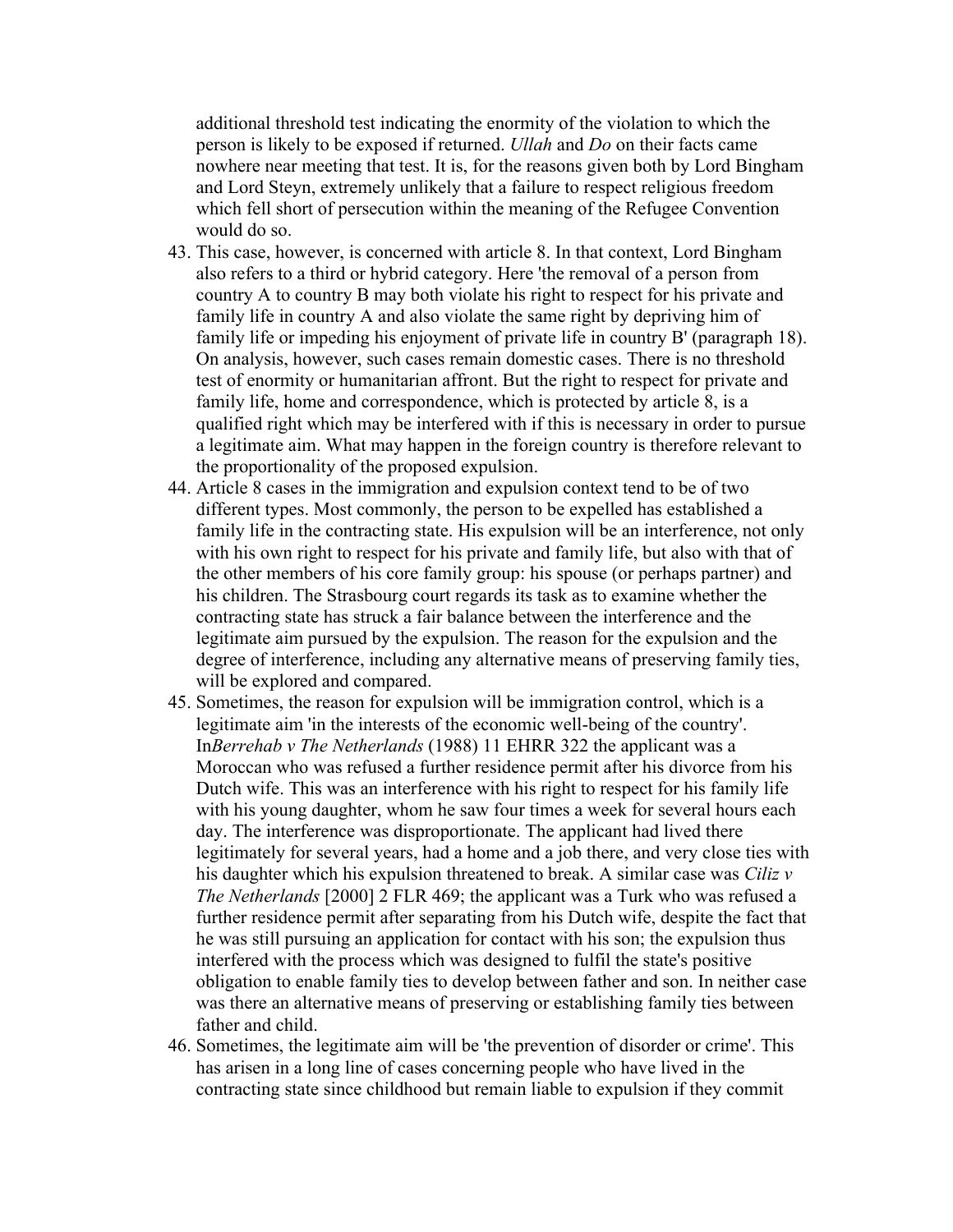serious crimes. *Moustaquim v Belgium* (1991) 13 EHRR 802 concerned a Moroccan who had lived with or near his family in Liège since he was one year old. *Beldjoudi v France* (1992) 14 EHRR 801 concerned an Algerian born in France before independence who lost his French nationality because his parents failed to make the required declaration but who wanted to resume it, and had married a Frenchwoman; uprooting her would cause her great difficulty so that interference might imperil the unity or even the existence of the marriage. *Nasri v France* (1995) 21 EHRR 458 concerned an Algerian who had lived virtually all his life in France with his parents and siblings, and was deaf and dumb, so that his family was especially important to him. In *Jakupovic v Austria* (2003) 38 EHRR 595 the applicant was a Bosnian who had come to Austria to join his mother and siblings when aged 11 but was only 16 when a residence prohibition was imposed as a result of criminal offences. The Court observed that very weighty reasons would be needed to justify sending a 16-year-old alone to a country which had recently experienced armed conflict and where he had no close relatives. In all these cases the interference was found disproportionate.

- 47. In contrast, in *Boughanemi v France* (1996) 22 EHRR 228, the applicant was a Tunisian who had lived in France since the age of eight, was deported for serious crimes, but returned illegally and formed a relationship with a Frenchwoman by whom he had a child; the majority did not find his further expulsion disproportionate because of the seriousness of the offences and it was not suggested that he had cut all ties with Tunisia. Judge Martens dissented: he attacked the Court's traditional approach that an integrated alien was not protected from expulsion unless there would be a disproportionate interference with his family life. This had two obvious disadvantages: that not all such aliens had a family life; and it led to uncertainty in assessing and comparing the merits of the individual cases. He thought the time had come to recognise that expulsion of integrated aliens was an interference with their private life, and that it would almost always be disproportionate to expel those who had lived virtually all their lives within the contracting State.
- 48. These two types of case come together when an adult immigrant establishes family ties in the contracting state and then commits crimes which make him liable to deportation. In *Boultif v Switzerland* (2001) 33 EHRR 1179, an Algerian entered Switzerland as a tourist, married a Swiss the following year, was convicted of serious offences but did not serve his sentence until he had been blamelessly at large for some time. The Court listed the criteria to be taken into account - the nature and seriousness of the offence, his length of stay, the time since the offence and his conduct during that time, his family situation including the length of the marriage, the effectiveness of their family life, whether the spouse knew of the offence when entering a family relationship, whether they had children, and "not least" the seriousness of the difficulties the spouse was likely to encounter in the country of origin or elsewhere. These criteria were repeated in *Amrollahi v Denmark* (Application No 56811/00) (unreported) 11 July 2002, where once again the main obstacle to deporting an Iranian who had committed drugs offences was that his wife could not be expected to follow him to Iran or elsewhere.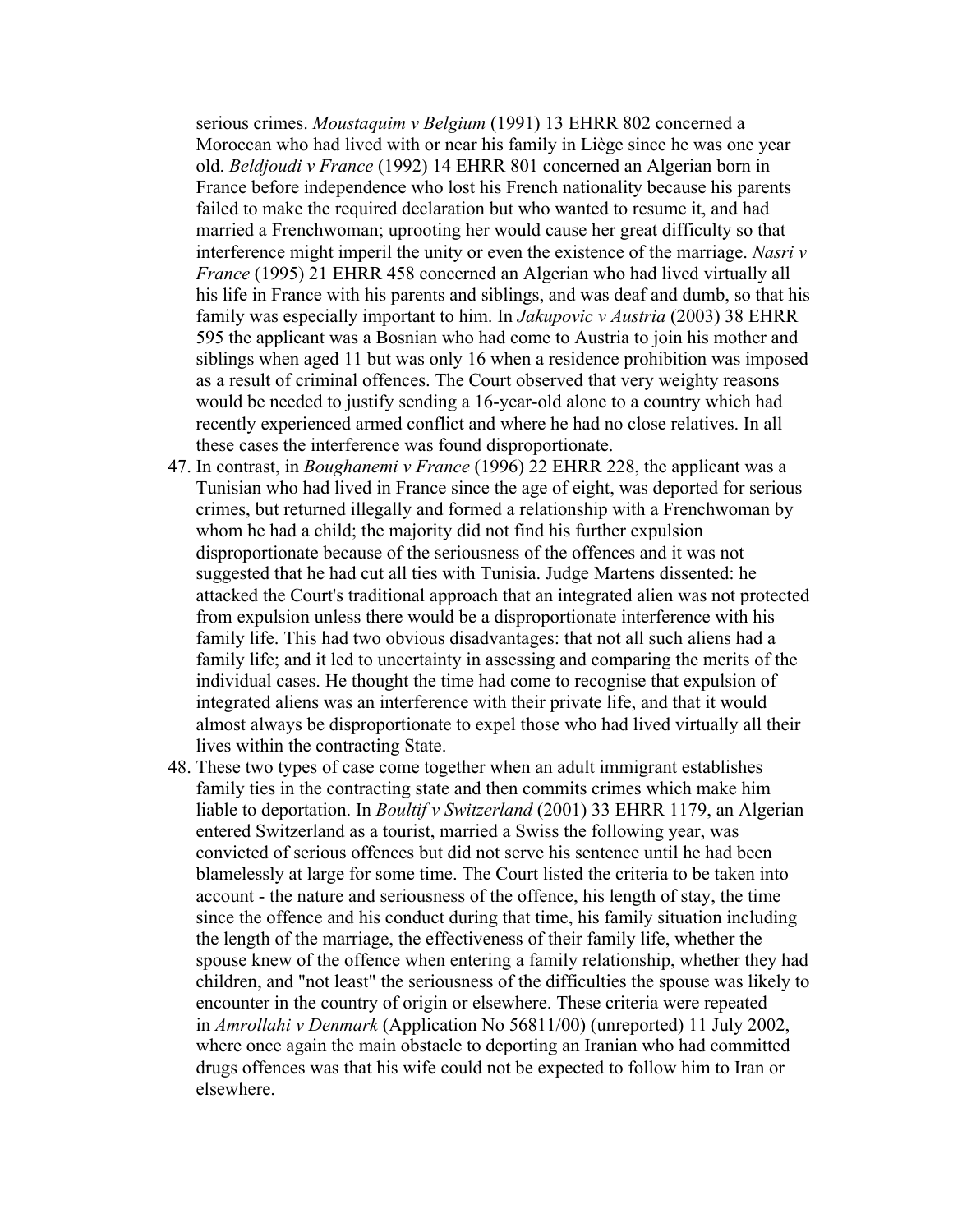- 49. The recent Grand Chamber case of *Slivenko v Latvia* [2004] 2 FCR 28 is also a domestic case although on its unusual facts it concerned private rather than family life. The applicants were ethnic Russians, the wife and daughter of a former Soviet army officer. The wife, herself the daughter of a Soviet army officer, had lived in Latvia since she was one month old and the daughter had been born there. Following independence in 1991, a treaty between Russia and Latvia provided for Russian officers and their families to leave Latvia. The family was provided with a flat in Russia and the husband went. The wife and daughter resisted joining him as long as they could but eventually did so when the daughter had finished school. This was not an interference with their family life, as the whole family had been deported, but the expulsion of long time residents could also be an interference with their private life, depending upon the degree of social integration. Normally the interests of "national security" in the removal of active foreign servicemen would outweigh this, but the wife's parents remained in Latvia, the husband had retired and so there was no danger to national security in their remaining in Latvia.
- 50. These were all cases in which deportation would be an interference with the right to respect for the private or family life which the applicant had established in the expelling state. Conditions in the receiving state were relevant only for the purpose of assessing proportionality. Could that family life be established or continue elsewhere? The effect upon the spouse or child left behind had to be considered and might well be determinative. The Court is unsympathetic to actions which will have the effect of breaking up marriages or separating children from their parents.
- 51. The other type of 'domestic' article 8 case arises where there is no question of expulsion but immigration control prevents other close family members joining a spouse or parents living in the contracting state. The first was *Abdulaziz, Cabales and Balkandali v United Kingdom* (1985) 7 EHRR 471, in which the argument that Convention rights were not engaged at all in immigration cases was roundly rejected. Husbands and wives have the right to respect for their family life even if they have not yet established a home together. But the Convention does not give them the right to choose where that home shall be. There were no obstacles to these couples establishing their family life in their husbands' countries of origin rather than in the United Kingdom. They knew that the husbands had no right of entry when they married. There was thus no breach of article 8. But there was a breach of article 14. If the sexes had been reversed, the wives would have been allowed to join their husbands here. The different treatment of husbands and wives could not be justified by the differential impact upon the labour market.
- 52. Other cases have concerned parents who want the children whom they have left behind in their country of origin to join them in the contracting state. Once again, there is no general obligation to authorise family reunion in the contracting state. But the obstacles to developing family life back in the country of origin will be relevant. In *Gül v Switzerland* (1996) 22 EHRR 93, this would not be easy but there were no obstacles to prevent this, whereas in *Sen v Netherlands* (2001) 36 EHRR 81, the Court found that there were major obstacles to doing so.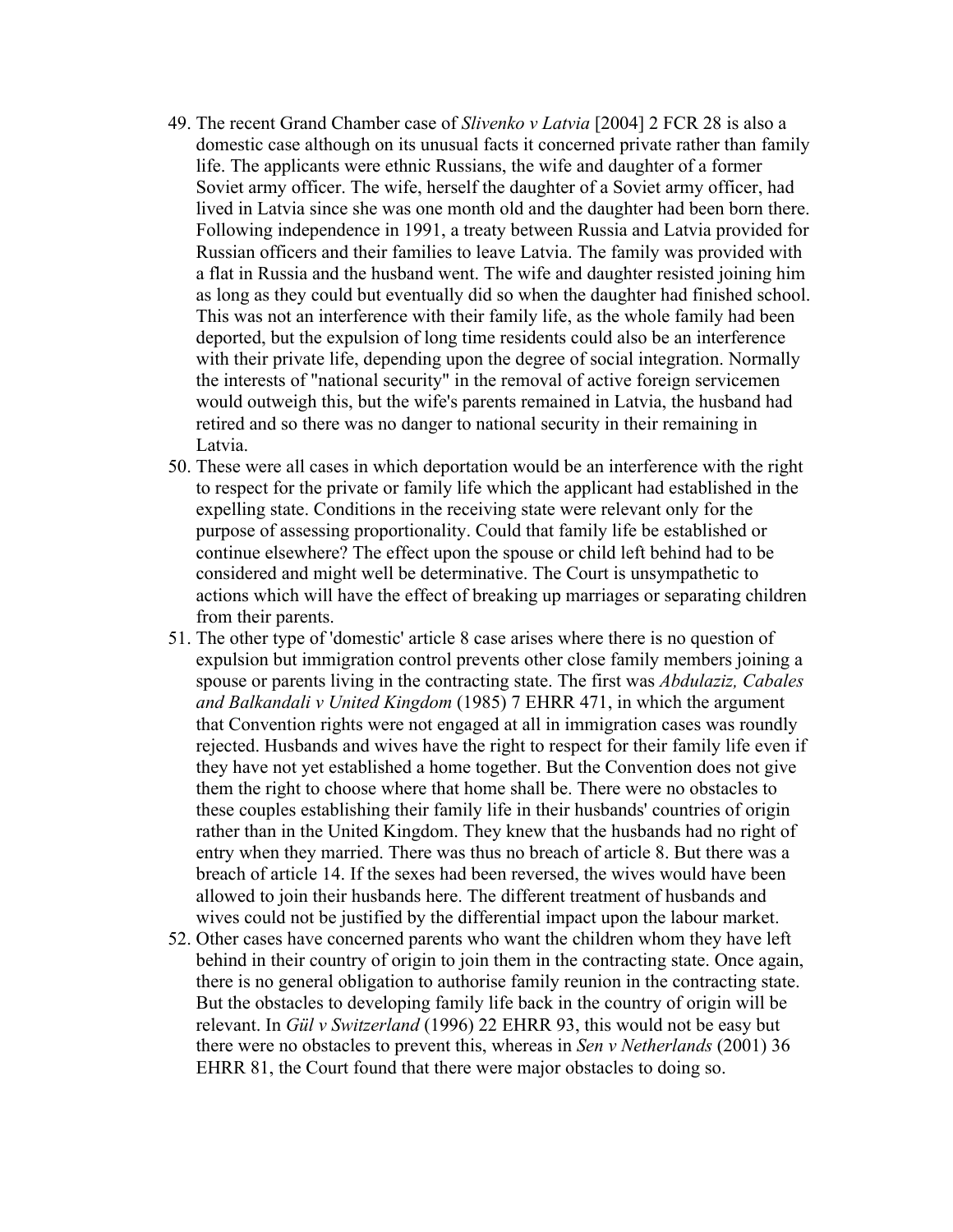- 53. These, too, are 'domestic' cases. There is a technical difference from the expulsion cases, in that the people living in the contracting state are relying on the state's obligation to take positive steps to enable family life to develop between parent and child (an obligation recognised since the ground-breaking case of*Marckx v Belgium* (1979) 2 EHRR 330). But, as Judge Martens observed in his dissenting opinion in *Gül*, the difference is hardly more than one of semantics - it has no bearing on the burden of proof or the standards of assessing a fair balance, in this case between the right to control immigration and 'a fundamental element of an elementary human right, the right to care for your own children'. Once again, the possibilities of doing so in another country are relevant to that balance, but the conduct being assessed is still that of the contracting state in relation to a right being claimed in that state.
- 54. How then should the health cases be regarded? By a 'health case', I mean one in which the applicant's health needs are being properly or at least adequately met in this country and the complaint is that they will not be adequately met in the country to which he is to be expelled. Thus far, in my view, these have all been regarded as 'foreign' cases. They date back to *D v United Kingdom* (1997) 24 EHRR 423, in which the proposed expulsion of a drug smuggler apprehended on arrival but in the terminal stages of AIDS after serving his sentence was found in breach of article 3:

"Aliens who have served their prison sentences and are subject to expulsion cannot in principle claim any entitlement to remain on the territory of a Contracting State in order to continue to benefit from medical, social or other forms of assistance provided by the expelling State during their stay in prison. However, in the very exceptional circumstances of this case and given the compelling humanitarian considerations at stake, it must be concluded that the implementation of the decision to remove the applicant would be a violation of article 3." (paragraph 54)

- 55. This principle was repeated in the very similar case of *Henao v The Netherlands* (Application No 13669/03) (unreported) 24 June 2003, where there was no breach because the humanitarian considerations were not as strong. It has also been applied in cases where the applicant has been properly resident for some time but remains subject to expulsion, either because of criminal offences, as in *BB v France* Reports of Judgments and Decisions 1998-VI, p 2595 or because of immigration control, as in *SSC v Sweden* (2000) 29 EHRR CD 245. In all of these the health complaint depended upon article 3, although in *BB v France*, there was also a complaint of potential deprivation of moral support of family and friends.
- 56. This brings us to *Bensaid v United Kingdom* (2001) 33 EHRR 205. As with the HIV/AIDS cases, this was a case based upon the risk of injury to health in removing someone from a place where his health needs were being adequately addressed to a place where it was alleged that they would not be. As with the HIV/AIDS cases, the main complaint was raised under article 3. The applicant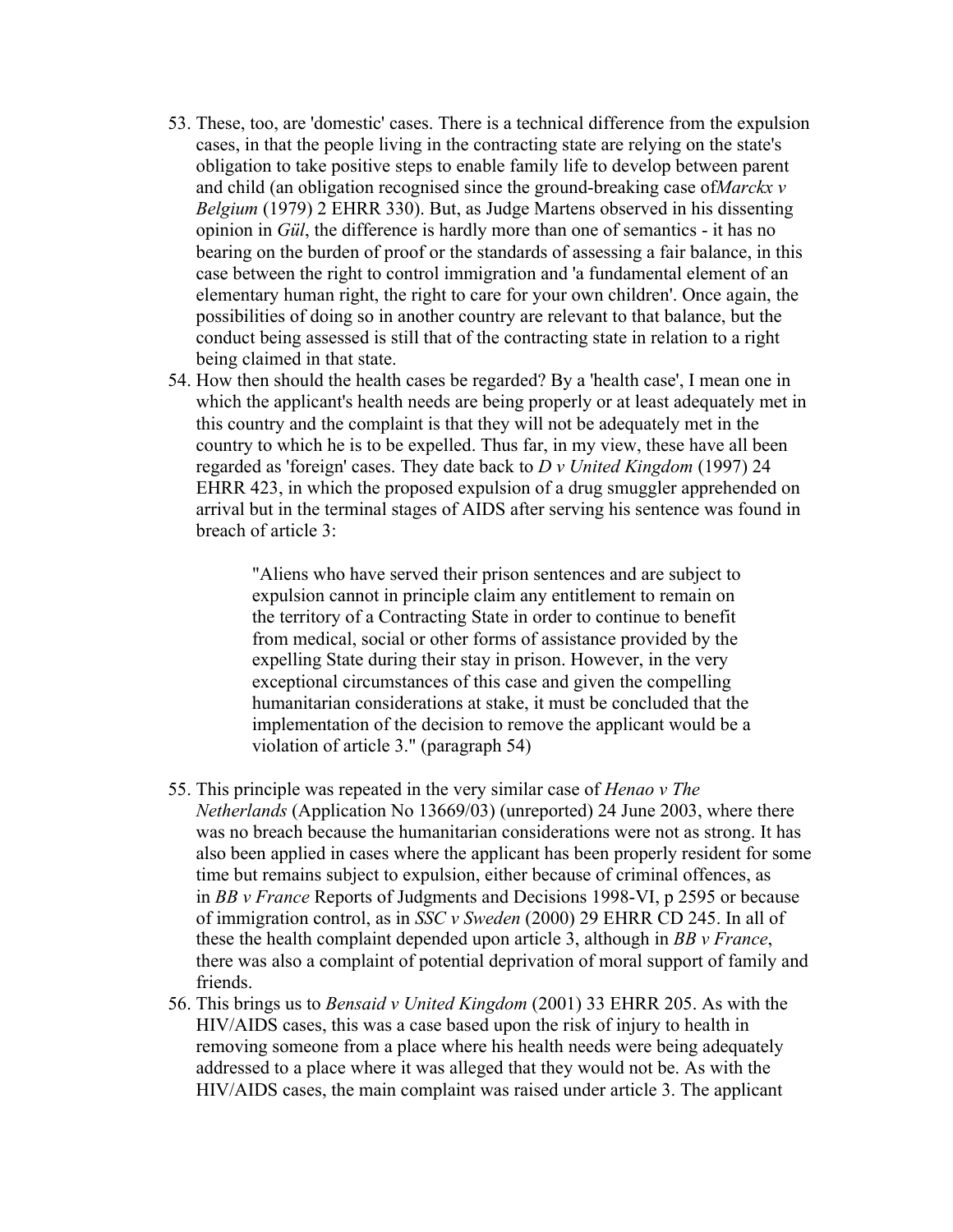was a schizophrenic who required medication. Without it, there was a risk of relapse into hallucinations and delusions involving a risk of self harm and harm to others both here and in Algeria. The fact that his circumstances in Algeria would be less favourable than here was not decisive. The risks were speculative. There was a high threshold, especially when the case did not concern the direct responsibility of the state for inflicting harm. It did not fall into the exceptional category covered by *D v United Kingdom*.

- 57. The court's case law did "not exclude that treatment which does not reach the severity of article 3 treatment may nonetheless breach article 8 in its private life aspect where there are sufficiently adverse effects upon physical and moral integrity" (paragraph 46). "Mental health must . . . be regarded as a crucial part of private life associated with the aspect of moral integrity . . . The preservation of mental stability is . . . an indispensable precondition to effective enjoyment of the right to respect for private life [protected by article 8]" (paragraph 47). But it had not been established that the risk of damage to his health from returning him to his country of origin would substantially affect his moral integrity to a degree falling within the scope of article 8. Even assuming the dislocation caused by his removal could be regarded as affecting his private life - the relationships and support established here - it was justified under article 8(2) (paragraph 48).
- 58. In my view, the court was here drawing a distinction between the 'foreign' and 'domestic' aspects of the case. The 'foreign' aspect was the difficulty in accessing appropriate psychiatric treatment in Algeria. This fell mainly to be dealt with under article 3, although the court did not rule out that it might be dealt with under article 8 if the threat to moral integrity was sufficiently severe. The court did not in so many words repeat the 'high threshold' point made in relation to article 3 but if it applies to article 3 it ought logically to apply to article 8, unless this is thought unnecessary because the interference will always be justified under article 8(2) unless the high threshold is reached. The 'domestic' aspect might have been the dislocation in his private life here caused by removing him, but that was clearly justified under article 8(2).
- 59. Although the possibility cannot be excluded, it is not easy to think of a foreign health care case which would fail under article 3 but succeed under article 8. There clearly must be a strong case before the article is even engaged and then a fair balance must be struck under article 8(2). In striking that balance, only the most compelling humanitarian considerations are likely to prevail over the legitimate aims of immigration control or public safety. The expelling state is required to assess the strength of the threat and strike that balance. It is not required to compare the adequacy of the health care available in the two countries. The question is whether removal to the foreign country will have a sufficiently adverse effect upon the applicant. Nor can the expelling state be required to assume a more favourable status in its own territory than the applicant is currently entitled to. The applicant remains to be treated as someone who is liable to expulsion, not as someone who is entitled to remain.
- 60. I agree that the Secretary of State had to ask himself how an appeal might fare before an adjudicator. He also had to bear in mind that the adjudicator is an integral part of the decision-making process and thus would have to consider the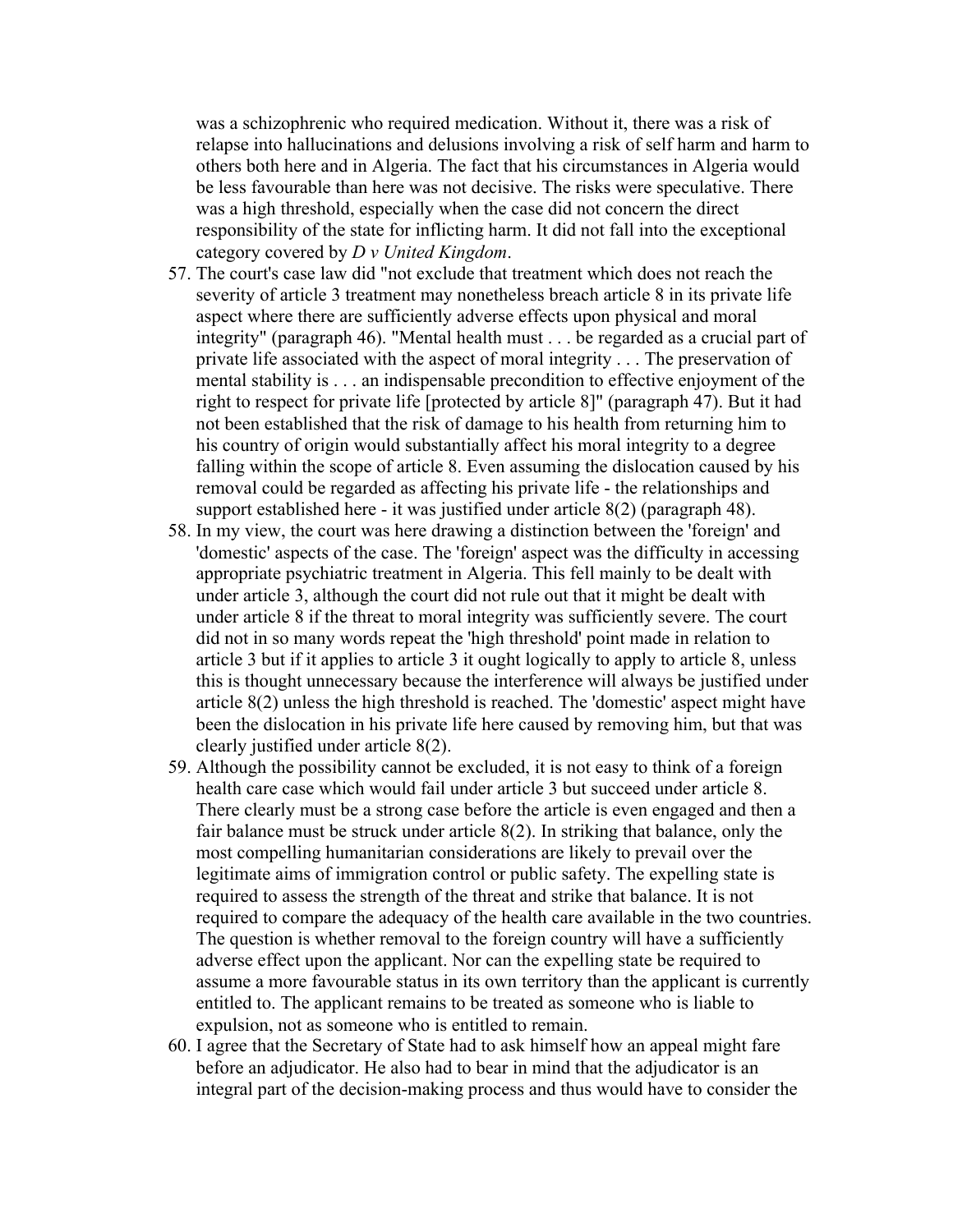issue of proportionality on the evidence before him. The Secretary of State had to assume that the evidence put forward on the claimant's behalf might be accepted by an adjudicator. In those circumstances, was he entitled to certify that Mr Razgar's human rights claim was manifestly unfounded? In my view, he was.

- 61. Mr Razgar's degree of social integration into this country (to adopt the language used in *Slivenko*) is nowhere near strong enough to make this a 'domestic' case. This is a 'foreign' case in which the United Kingdom's responsibility is only indirectly engaged as a result of what might happen to him if removed. The meat of his case, as summed up by Richards J, 'was that the claimant's mental health would suffer a serious decline in Germany by reason, in particular, of the lack of appropriate treatment; it would have to deteriorate to the point where his condition was acute, that is to say where he became a suicide risk, before treatment could be assured. By contrast, if he stayed in the United Kingdom he could expect to receive appropriate treatment and to make progress.' (paragraph 51)
- 62. Dr Sathananthan had diagnosed post traumatic stress disorder and depression, for which the appropriate treatment was medication and cognitive behavioural therapy. The claimant had been receiving medication and some counselling but not the cognitive behavioural therapy, apparently because his English was not yet good enough. Such therapy is in any event in short supply, so that whether it would actually become available is a matter of speculation. But clearly, he was currently managing without it. Its aim would be to make him better, not to prevent a serious deterioration in his mental state. The fact that it might not be available to him in Germany does not engage his Convention rights under either article 3 or article 8. Nor does the evidence suggest that the medication is essential to prevent a serious deterioration: this is not a case of psychosis in which there is a very real risk of a return to hallucinations if medication is not available.
- 63. Similarly, the complaints he makes about life in Germany compared with life here cannot be sufficient to engage his Convention rights. The situation he would face in Germany may compare unfavourably with his present life here, although everything of which he complains in Germany could also happen to him here. Regrettably, there is racism here as well as in Germany. People liable to expulsion may be dispersed to remote areas where they would prefer not to be. They may even be held in centres where their liberty is restricted. They are not allowed to work. His status as 'duldung' in Germany is not to be compared with the situation of someone who has been given the long term right to live and work in this country. That is not the issue. The issue is whether his situation in Germany would raise the serious humanitarian concerns raised in *D v United Kingdom* 24 EHRR 423 or otherwise constitute such a serious threat to his physical and moral integrity as to be disproportionate to the legitimate aim which his removal would serve.
- 64. Dr Sathananthan was of the opinion that 'sending him back to Germany or even to Iraq would be very detrimental to his mental and physical well-being. I think he would make a serious attempt to kill himself.' I accept entirely that the risk of suicide is capable of engaging the claimant's rights under articles 2 and 3 and article 8 and must be given very serious consideration by the decision makers.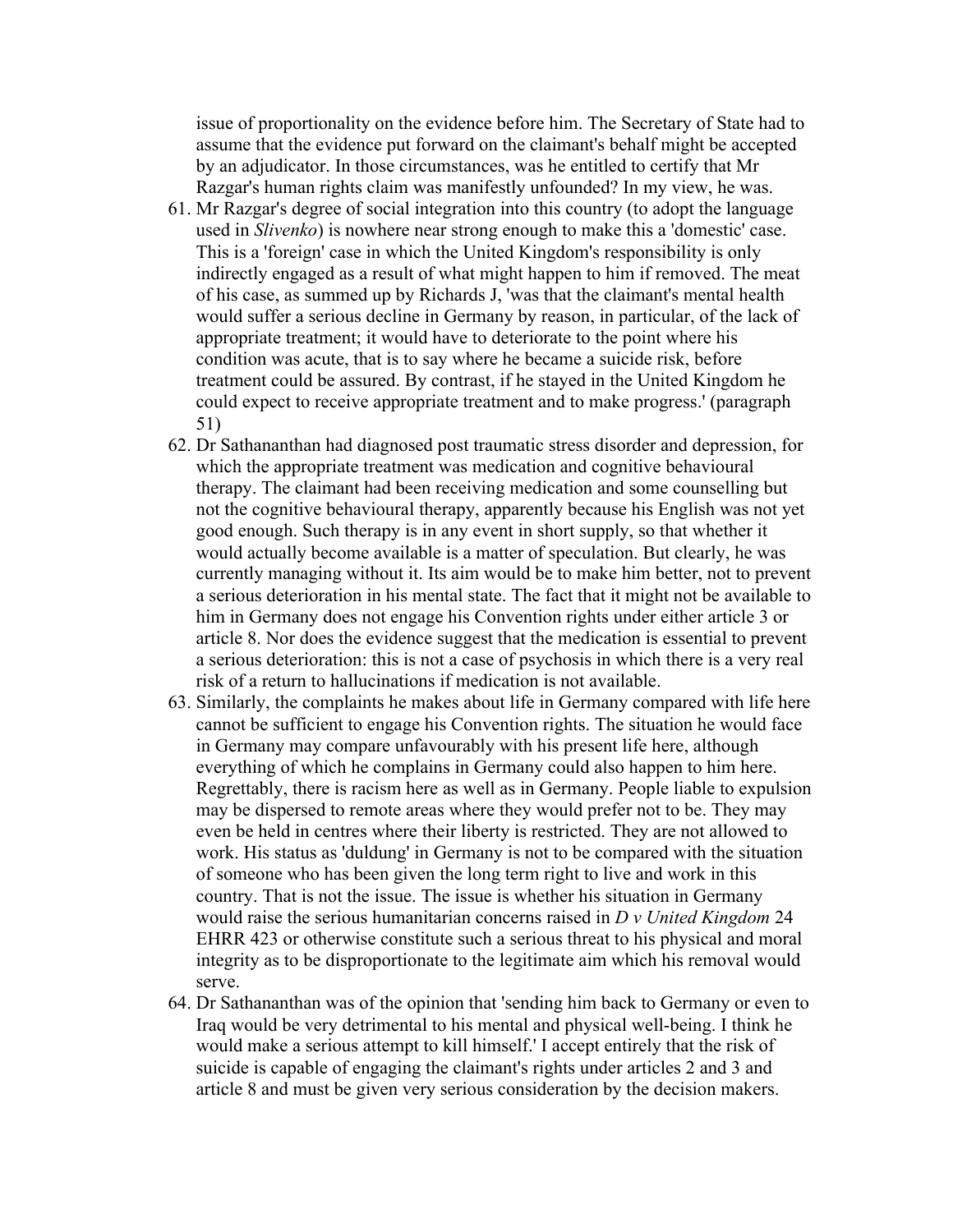There is a positive obligation under the Convention to take reasonable steps to prevent a vulnerable person in custody from committing suicide: see *Keenan v United Kingdom* (2001) 33 EHRR 913. If there were substantial grounds to believe that the authorities responsible for him in Germany would not take such steps, then I would accept that his Convention rights were engaged and that the Secretary of State could not properly certify that his claim was manifestly unfounded, at least without making further enquiries or seeking further assurances from the German authorities. But this is not the case. Mr Kessler's report specifically states that 'your client will only receive medical treatment in case of actual danger to himself or to others'. The Secretary of State is entitled to assume that the German authorities will observe their Convention obligations to the claimant unless there is better evidence than this that they will not.

65. For those reasons, I would hold that the Secretary of State was entitled to reach the conclusion he did on the material before him and would therefore allow this appeal. I appreciate that this may seem a harsh conclusion to draw. But this is a field in which harsh decisions sometimes have to be made. People have to be returned to situations which we would find appalling. The United Kingdom is not required to keep people here who have no right to be here unless to expel them would be a breach of its international obligations. It does the cause of human rights no favours to stretch those obligations further than they can properly go. In my view, those obligations are not such as to require the United Kingdom to refrain from returning Mr Razgar to Germany in accordance with the Dublin Convention.

# **LORD CARSWELL**

My Lords,

- 66. I have had the advantage of reading in draft the opinion of my noble and learned friend Lord Bingham of Cornhill and I am in agreement with him that the appeal should be dismissed.
- 67. By the letter of 9 April 2001 from the UK Immigration Service to the appellant's solicitors the Secretary of State certified, pursuant to section 72(2)(a) of the Immigration and Asylum Act 1999, that the appellant's allegation that a person acted in breach of his human rights was manifestly unfounded. In consequence the appellant was barred while in the United Kingdom from appealing under section 65 against the Secretary of State's decision to remove him to Germany under the Dublin Convention. The effect of the certificate accordingly is that he could only appeal after his removal to Germany.
- 68. The appeal before your Lordships' House has been brought against the dismissal by the Court of Appeal of an appeal from the decision of Richards J on an application for judicial review, whereby he quashed the decision of the Secretary of State to certify in this manner that the appellant's case was manifestly unfounded.
- 69. Your Lordships dealt comprehensively in *R (Yogathas) v Secretary of State for the Home Department* [2003] 1 AC 920 with the test which should be applied by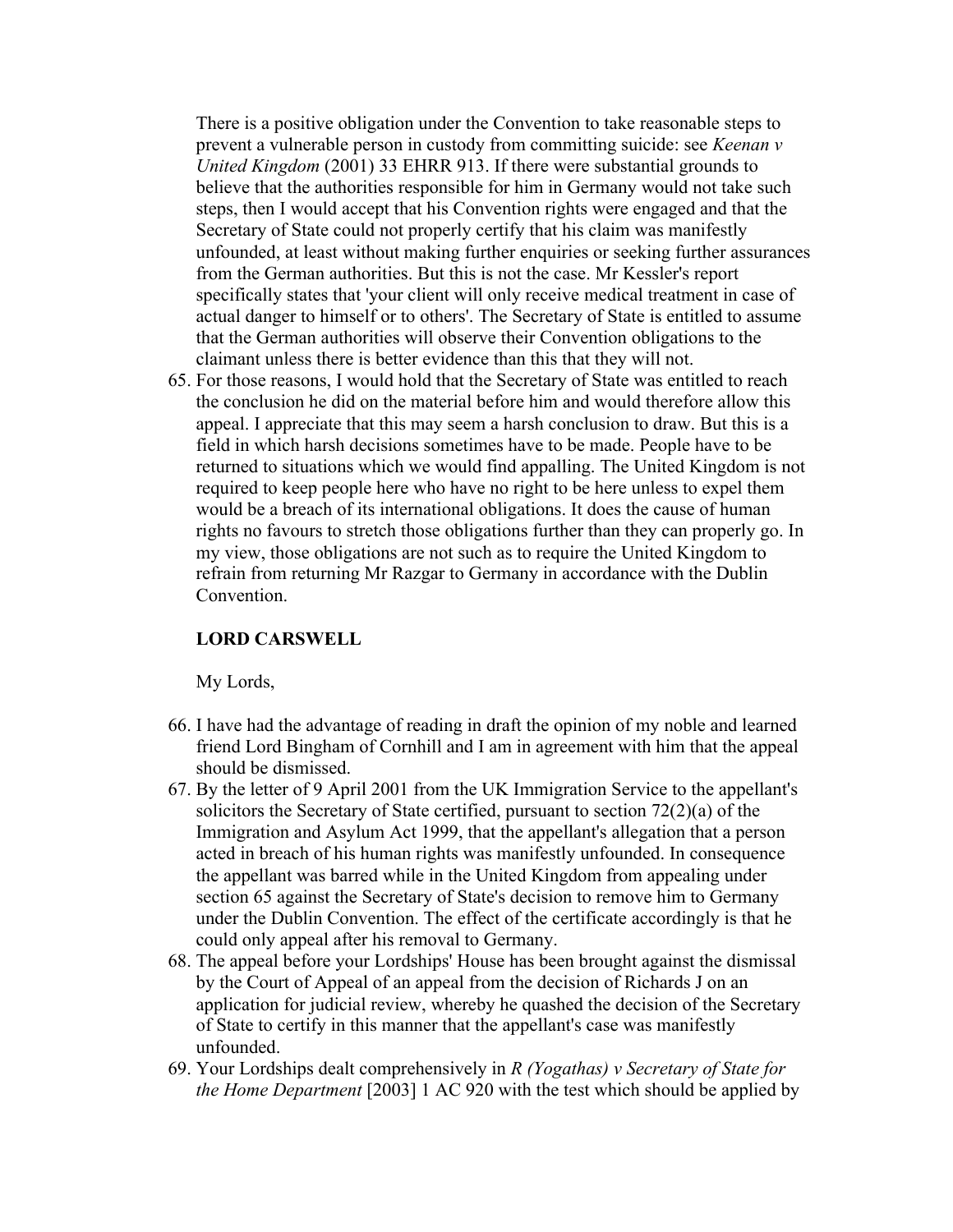the Secretary of State when considering whether an allegation of breach of human rights is manifestly unfounded. It is unnecessary now to say more than that before certifying he must be reasonably and conscientiously satisfied that the application must fail. As Lord Bingham of Cornhill stated at paragraph 16 of his opinion in this appeal, in considering an application for judicial review of the decision to certify the court is exercising a supervisory jurisdiction, although one calling for the degree of careful scrutiny appropriate to the seriousness of the subject matter. As he also stated, the reviewing court must consider how an appeal would be likely to fare before an adjudicator.

70. The Secretary of State had before him the opinions expressed by Dr Sathananthan in his several reports, and in the absence of any other medical knowledge he was obliged for the purposes of considering the issue of a certificate to accept their correctness. It is common case that the adjudicator, if hearing an appeal now, would be entitled and bound to have regard to any further material evidence produced. Further reports given after the date of the certificate, in July 2001 and September 2002, were before your Lordships. The high water mark of the medical evidence in the appellant's favour was the opinion expressed by Dr Sathananthan in his report of 18 July 2001, based on an examination of the appellant on 7 June 2001, that

> "I feel that sending him back to Germany or even to Iraq would be very detrimental to his mental and physical well-being. I think he would make a serious attempt to kill himself."

The picture painted of the appellant in his report of 24 September 2002 appeared somewhat less sombre, but Dr Sathananthan expressed concern that if he were returned to Germany his mental state would drastically deteriorate. We did not have the benefit of any more up-to-date psychiatric evidence.

71. In paragraph 4 of the decision letter of 9 April 2001 it was stated that the Secretary of State was

> "satisfied that your client's human rights would be fully respected in Germany and that your client would not be subjected to inhuman or degrading treatment or punishment if removed there."

The reference is clearly to the requirements of article 3 of the Convention and there is no indication in the letter that the Secretary of State had regard to the possibility that article 8 might be engaged. Indeed, the Attorney General argued on his behalf at the hearing of this appeal that as a matter of law article 8 could not be engaged in any circumstances. It might be said that this alone constitutes a misdirection of himself by the Secretary of State which is sufficient to vitiate his decision. It was clear, however, from the application for judicial review brought in May 2000 and subsequent correspondence that the applicant's solicitors were relying on article 8 as well as article 3 and a reference to both articles is contained in the letter of 4 July 2000 from the UK Immigration Service. I would therefore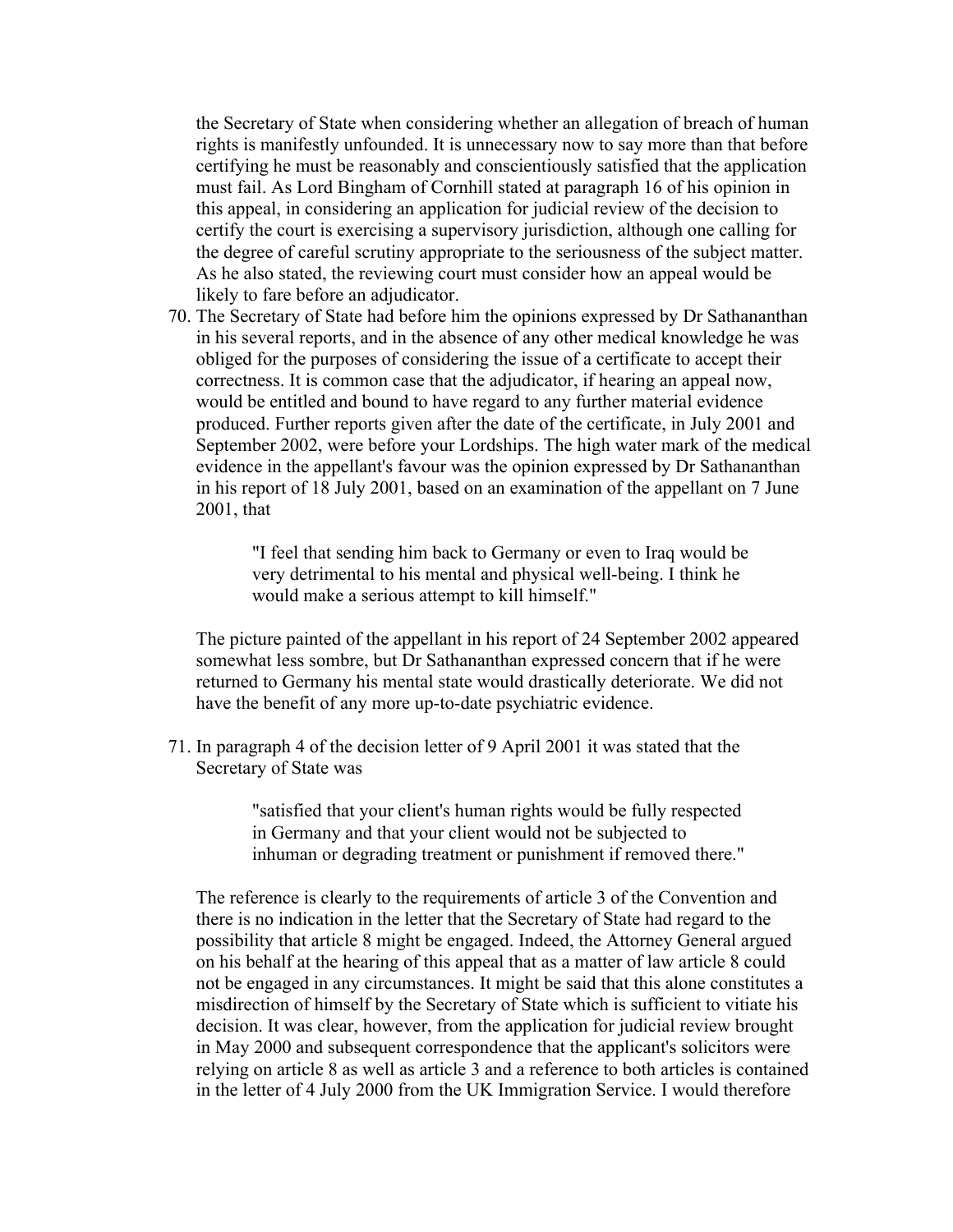be willing to assume for the purposes of this appeal that the Attorney General's argument had its roots in the decision of the Court of Appeal in *R (Ullah) v Special Adjudicator* [2003] 1 WLR 770 and that the Secretary of State did take article 8 into account as well as article 3.

- 72. For the reasons given by your Lordships in the appeals of *R (Ullah) v Special Adjudicator* and *Do v Secretary of State for the Home Department* [2004] UKHL 26, it must now be accepted that in principle article 8 could exceptionally be engaged by the foreseeable consequences for health of removal from the United Kingdom pursuant to an immigration decision, even though they do not amount to a violation of article 3. In order to bring himself within such an exceptional engagement of article 8 the applicant has to establish a very grave state of affairs, amounting to a flagrant or fundamental breach of the article, which in effect constitutes a complete denial of his rights. It is necessary accordingly to consider the present case in order to determine whether an adjudicator could arguable find that the removal decision is a breach of article 8.
- 73. I would not regard the conditions in which the appellant may be detained in Germany, taking the case at its height in his favour, as capable in themselves of constituting such a flagrant breach. They may be regarded as somewhat spartan and it would be legitimate to argue that they are repressive, but in my judgment they fall a long way short of a flagrant violation of the appellant's article 8 rights. If he is to make out any case under article 8 I consider that it must be founded on the possible effects on his mental health.
- 74. The precise extent of the interests which article 8 is capable of protecting still remains to some degree uncertain and, as my noble and learned friend Lord Walker of Gestingthorpe pointed out in his opinion in the present appeal, the language of some of the statements in the Strasbourg jurisprudence must be treated with some caution. It does appear to be clear enough, however, from pp 219 - 220, para 47 of the judgment in *Bensaid v United Kingdom* (2001) 33 EHRR 205 that the preservation of mental stability can be regarded as a right protected by article 8. The issue therefore is whether the removal of the appellant to a third country Germany could arguably be said to amount to a flagrant denial of his article 8 right to the preservation of his mental stability.
- 75. It is, I think, important to note that the deleterious effects on the appellant's mental health described by Dr Sathananthan appear to stem from his fear that Germany will decide to return him to Iraq. It is to be assumed that Germany will observe its obligations under the Geneva Convention and the European Convention on Human Rights and will properly and conscientiously apply their provisions. If that be so, then the appellant's fears should be regarded as lacking in rational foundation. If they nevertheless exist in an extreme form, sufficient to make him suicidal at the prospect of removal to Germany, even if unjustified or irrationally held, the question has to be considered whether that may arguably be sufficient to found an allegation that his article 8 rights have been violated.
- 76. In my opinion it could in principle be sufficient on a tenable view of the facts placed before us. It seems to me that the decider, whether it be the Secretary of State, an adjudicator or the court, should base a decision on the actual state in